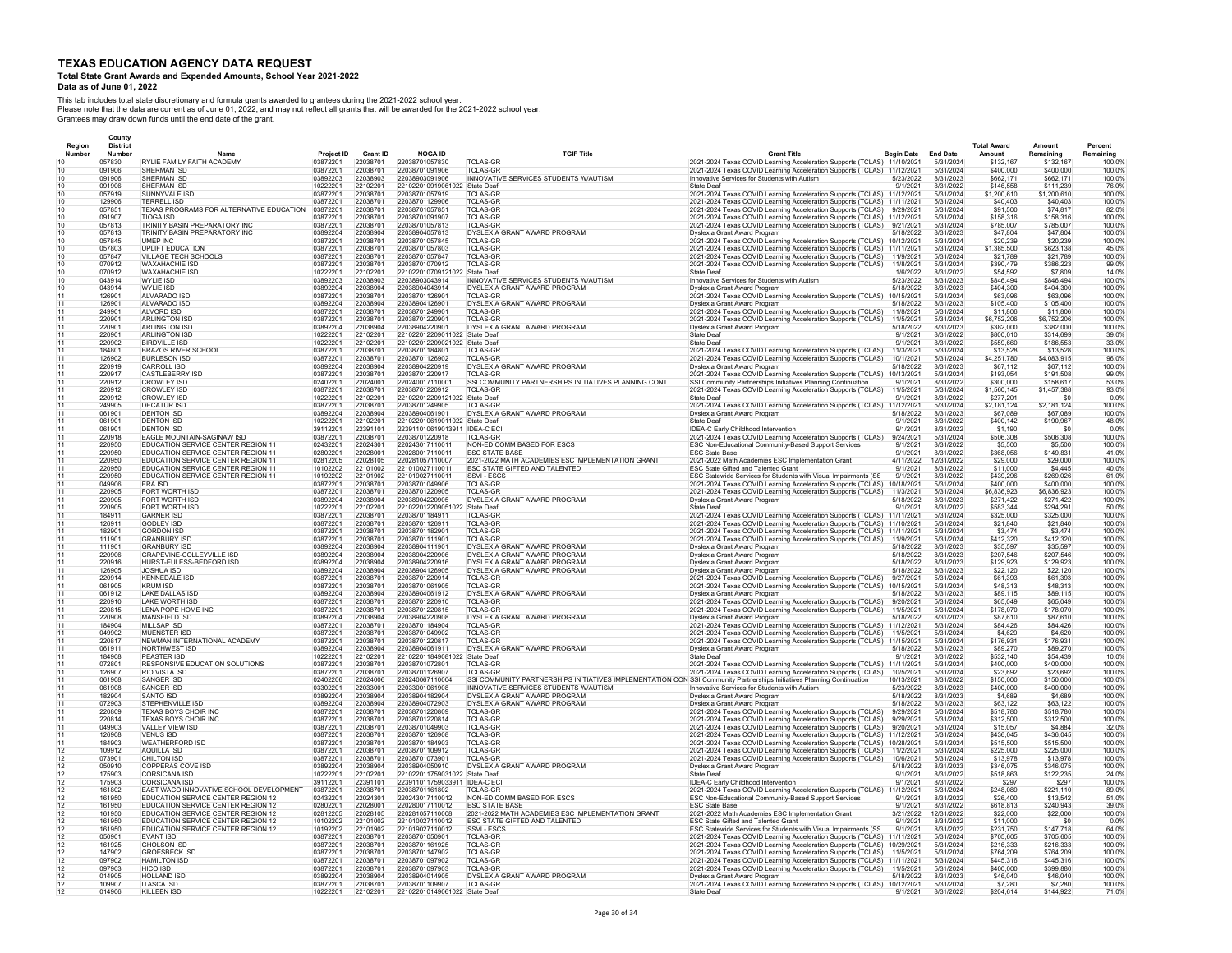## **Total State Grant Awards and Expended Amounts, School Year 2021-2022**

**Data as of June 01, 2022** 

|                  | County                    |                                                                                 |                        |                      |                                                  |                                                                                                                                                             |                                                                                                                              |                          |                          |                              |                          |                      |
|------------------|---------------------------|---------------------------------------------------------------------------------|------------------------|----------------------|--------------------------------------------------|-------------------------------------------------------------------------------------------------------------------------------------------------------------|------------------------------------------------------------------------------------------------------------------------------|--------------------------|--------------------------|------------------------------|--------------------------|----------------------|
| Region<br>Number | <b>District</b><br>Number |                                                                                 |                        | <b>Grant ID</b>      | <b>NOGA ID</b>                                   | <b>TGIF Title</b>                                                                                                                                           | <b>Grant Title</b>                                                                                                           | <b>Begin Date</b>        | <b>End Date</b>          | <b>Total Award</b><br>Amount | Amount<br>Remaining      | Percent<br>Remaining |
|                  | 161906                    | LA VEGA ISD                                                                     | Project ID<br>03872201 | 22038701             | 22038701161906                                   | <b>TCLAS-GR</b>                                                                                                                                             | 2021-2024 Texas COVID Learning Acceleration Supports (TCLAS)                                                                 | 9/20/2021                | 5/31/2024                | \$359,080                    | \$359,080                | 100.09               |
|                  | 109908                    | MALONE ISD                                                                      | 03872201               | 22038701             | 22038701109908                                   | <b>TCI AS-GR</b>                                                                                                                                            | 2021-2024 Texas COVID Learning Acceleration Supports (TCLAS)                                                                 | 11/9/2021                | 5/31/2024                | \$243,333                    | \$243,333                | 100.0%               |
|                  | 073903                    | MARI IN ISD                                                                     | 02402244               | 22024044             | 220240447110003                                  | 2021-2022 SSI COMMUNITY PARTNERSHIPS COHORT 3 YR 1                                                                                                          | SSI Community Partnerships Planning Grant- Cohort 3 Year 1                                                                   | 11/1/2021                | 8/31/2022                | \$225,000                    | \$219,000                | 97.0%                |
|                  | 073903                    | <b>MARLIN ISD</b>                                                               | 03872201               | 22038701<br>22038701 | 22038701073903                                   | <b>TCLAS-GR</b><br><b>TCLAS-GR</b>                                                                                                                          | 2021-2024 Texas COVID Learning Acceleration Supports (TCLAS)                                                                 | 10/21/2021               | 5/31/2024                | \$671.326                    | \$648.764                | 97.0%                |
|                  | 161908<br>147903          | <b>MART ISD</b><br><b>MEXIA ISD</b>                                             | 03872201<br>03872201   | 22038701             | 22038701161908<br>22038701147903                 | <b>TCLAS-GR</b>                                                                                                                                             | 2021-2024 Texas COVID Learning Acceleration Supports (TCLAS)<br>2021-2024 Texas COVID Learning Acceleration Supports (TCLAS) | 9/27/2021<br>10/21/2021  | 5/31/2024<br>5/31/2024   | \$4,235<br>\$23,331          | \$4,235<br>\$23,331      | 100.0%<br>100.0%     |
|                  | 161903                    | <b>MIDWAY ISD</b>                                                               | 03872201               | 22038701             | 22038701161903                                   | TCLAS-GR                                                                                                                                                    | 2021-2024 Texas COVID Learning Acceleration Supports (TCLAS)                                                                 | 11/10/2021               | 5/31/2024                | \$82,160                     | \$22,428                 | 27.0%                |
|                  | 109910                    | <b>MOUNT CALM ISD</b>                                                           | 03872201               | 22038701             | 22038701109910                                   | <b>TCLAS-GR</b>                                                                                                                                             | 2021-2024 Texas COVID Learning Acceleration Supports (TCLAS)                                                                 | 11/30/2021               | 5/31/2024                | \$15,841                     | \$15,841                 | 100.09               |
|                  | 109914                    | PENELOPE ISD                                                                    | 03872201               | 22038701             | 22038701109914                                   | <b>TCLAS-GR</b>                                                                                                                                             | 2021-2024 Texas COVID Learning Acceleration Supports (TCLAS)                                                                 | 11/2/2021                | 5/31/2024                | \$3,854                      | \$3,854                  | 100.0%               |
|                  | 014803<br>175911          | PRIORITY SYSTEMS INC<br><b>RICE ISD</b>                                         | 03872201<br>03892204   | 22038701<br>22038904 | 22038701014803<br>22038904175911                 | <b>TCLAS-GR</b><br>DYSLEXIA GRANT AWARD PROGRAM                                                                                                             | 2021-2024 Texas COVID Learning Acceleration Supports (TCLAS)                                                                 | 11/8/2021<br>5/18/2022   | 5/31/2024<br>8/31/2023   | \$501,500<br>\$6,660         | \$496,429<br>\$6,660     | 99.0%<br>100.0%      |
|                  | 161912                    | <b>RIESEL ISD</b>                                                               | 03872201               | 22038701             | 22038701161912                                   | <b>TCLAS-GR</b>                                                                                                                                             | Dyslexia Grant Award Program<br>2021-2024 Texas COVID Learning Acceleration Supports (TCLAS)                                 | 11/5/2021                | 5/31/2024                | \$23,605                     | \$23,605                 | 100.0%               |
|                  | 161922                    | <b>ROBINSON ISD</b>                                                             | 03872201               | 22038701             | 22038701161922                                   | <b>TCLAS-GF</b>                                                                                                                                             | 2021-2024 Texas COVID Learning Acceleration Supports (TCLAS)                                                                 | 11/12/2021               | 5/31/2024                | \$199,440                    | \$199,440                | 100.0%               |
|                  | 161922                    | <b>ROBINSON ISD</b>                                                             | 03892204               | 22038904             | 22038904161922                                   | DYSLEXIA GRANT AWARD PROGRAM                                                                                                                                | Dyslexia Grant Award Program                                                                                                 | 5/18/2022                | 8/31/2023                | \$92,686                     | \$92,686                 | 100.0%               |
|                  | 014907                    | <b>ROGERS ISD</b>                                                               | 03872201               | 22038701             | 22038701014907                                   | <b>TCLAS-GR</b>                                                                                                                                             | 2021-2024 Texas COVID Learning Acceleration Supports (TCLAS)                                                                 | 11/4/2021                | 5/31/2024                | \$21.137                     | \$21.137                 | 100.0%               |
|                  | 073905<br>073905          | ROSEBUD - LOTT ISD<br>ROSEBUD - LOTT ISD                                        | 03862202<br>03872201   | 22038602<br>22038701 | 220386027110008<br>22038701073905                | <b>TRPN</b><br><b>TCLAS-GE</b>                                                                                                                              | 2021-2023 Texas Regional Pathways Network Grant                                                                              | 2/7/2022<br>10/29/2021   | 8/31/2023<br>5/31/2024   | \$20,000<br>\$200,000        | \$20,000<br>\$199.942    | 100.0%<br>100.0%     |
|                  | 014908                    | SAI ADO ISD                                                                     | 03892204               | 22038904             | 22038904014908                                   | DYSLEXIA GRANT AWARD PROGRAM                                                                                                                                | 2021-2024 Texas COVID Learning Acceleration Supports (TCLAS)<br>Dyslexia Grant Award Program                                 | 5/18/2022                | 8/31/2023                | \$102,355                    | \$102,355                | 100.0%               |
|                  | 014909                    | TEMPLE ISD                                                                      | 03892203               | 22038903             | 22038903014909                                   | INNOVATIVE SERVICES STUDENTS W/AUTISM                                                                                                                       | Innovative Services for Students with Autism                                                                                 | 5/23/2022                | 8/31/2023                | \$285.529                    | \$285,529                | 100.0%               |
|                  | 014909                    | TEMPLE ISD                                                                      | 03892204               | 22038904             | 22038904014909                                   | DYSLEXIA GRANT AWARD PROGRAM                                                                                                                                | Dyslexia Grant Award Program                                                                                                 | 5/18/2022                | 8/31/2023                | \$20,750                     | \$20,750                 | 100.0%               |
|                  | 014909                    | TEMPLE ISD                                                                      | 10222201               | 22102201             | 221022010149091022 State Deaf                    |                                                                                                                                                             | State Deaf                                                                                                                   | 9/1/2021                 | 8/31/2022                | \$138,902                    | \$0                      | 0.0%                 |
|                  | 161914<br>161914          | WACO ISD<br>WACO ISD                                                            | 03872201               | 22038701<br>22102201 | 22038701161914<br>221022011619141022             | <b>TCLAS-GR</b><br>State Deaf                                                                                                                               | 2021-2024 Texas COVID Learning Acceleration Supports (TCLAS)<br>State Deaf                                                   | 10/13/2021<br>9/1/2021   | 5/31/2024<br>8/31/2022   | \$200,000<br>\$262.323       | \$200,000<br>\$215.385   | 100.0%<br>82.0%      |
|                  | 161916                    | WEST ISD                                                                        | 10222201<br>03872201   | 22038701             | 22038701161916                                   | <b>TCLAS-GF</b>                                                                                                                                             | 2021-2024 Texas COVID Learning Acceleration Supports (TCLAS)                                                                 | 10/25/2021               | 5/31/2024                | \$235.336                    | \$235,336                | 100.0%               |
|                  | 227821                    | <b>ADSI</b>                                                                     | 03872201               | 22038701             | 2203870122782                                    | <b>TCLAS-GR</b>                                                                                                                                             | 2021-2024 Texas COVID Learning Acceleration Supports (TCLAS)                                                                 | 11/12/2021               | 5/31/2024                | \$258.417                    | \$258.417                | 100.0%               |
|                  | 227901                    | <b>AUSTIN ISD</b>                                                               | 03872201               | 22038701             | 22038701227901                                   | <b>TCLAS-GR</b>                                                                                                                                             | 2021-2024 Texas COVID Learning Acceleration Supports (TCLAS)                                                                 | 11/1/2021                | 5/31/2024                | \$550,000                    | \$550,000                | 100.0%               |
|                  | 227901                    | <b>AUSTIN ISD</b>                                                               | 03892204               | 22038904             | 22038904227901                                   | DYSLEXIA GRANT AWARD PROGRAM                                                                                                                                | Dyslexia Grant Award Program                                                                                                 | 5/18/2022                | 8/31/2023                | \$771,694                    | \$771,694                | 100.0%               |
|                  | 227901                    | AUSTIN ISD                                                                      | 10222201<br>39112201   | 22102201<br>22391101 | 221022012279011022 State Deaf                    |                                                                                                                                                             | State Deaf                                                                                                                   | 9/7/2021                 | 8/31/2022                | \$274,803<br>\$2,677         | \$274 803<br>\$2,677     | 100.0%               |
|                  | 227901<br>011901          | <b>AUSTIN ISD</b><br><b>BASTROP ISD</b>                                         | 03872201               | 22038701             | 223911012279013911 IDEA-C EC<br>22038701011901   | <b>TCLAS-GR</b>                                                                                                                                             | IDEA-C Early Childhood Intervention<br>2021-2024 Texas COVID Learning Acceleration Supports (TCLAS)                          | 9/7/2021<br>9/24/2021    | 8/31/2022<br>5/31/2024   | \$450,000                    | \$450,000                | 100.0%<br>100.0%     |
|                  | 105802                    | BOYS & GIRLS CLUBS OF SOUTH CENTRAL TEXA                                        | 03872201               | 22038701             | 22038701105802                                   | <b>TCLAS-GR</b>                                                                                                                                             | 2021-2024 Texas COVID Learning Acceleration Supports (TCLAS)                                                                 | 10/20/2021               | 5/31/2024                | \$255,500                    | \$253.776                | 99.0%                |
|                  | 027903                    | <b>BURNET CISD</b>                                                              | 03872201               | 22038701             | 22038701027903                                   | TCLAS-GR                                                                                                                                                    | 2021-2024 Texas COVID Learning Acceleration Supports (TCLAS)                                                                 | 11/12/2021               | 5/31/2024                | \$33,280                     | \$33,280                 | 100.0%               |
|                  | 227817                    | CEDARS INTERNATIONAL ACADEMY                                                    | 03872201               | 22038701             | 22038701227817                                   | <b>TCLAS-GR</b>                                                                                                                                             | 2021-2024 Texas COVID Learning Acceleration Supports (TCLAS)                                                                 | 11/11/2021               | 5/31/2024                | \$409,936                    | \$387.983                | 95.0%                |
|                  | 130902                    | <b>COMFORT ISD</b>                                                              | 03892204               | 22038904             | 22038904130902                                   | DYSLEXIA GRANT AWARD PROGRAM                                                                                                                                | Dyslexia Grant Award Program                                                                                                 | 5/18/2022                | 8/31/2023                | \$26,870                     | \$26,870                 | 100.0%               |
|                  | 227910<br>086024          | DEL VALLE ISD<br>DOSS CONSOLIDATED COMMON SCHOOL DISTRICT                       | 03892204<br>03872201   | 22038904<br>22038701 | 22038904227910<br>22038701086024                 | DYSLEXIA GRANT AWARD PROGRAM<br><b>TCLAS-GR</b>                                                                                                             | Dyslexia Grant Award Program<br>2021-2024 Texas COVID Learning Acceleration Supports (TCLAS)                                 | 5/18/2022<br>9/24/2021   | 8/31/2023<br>5/31/2024   | \$1,235,570<br>\$118,000     | \$1,235,570<br>\$118,000 | 100.0%<br>100.0%     |
|                  | 105904                    | DRIPPING SPRINGS ISD                                                            | 03892204               | 22038904             | 22038904105904                                   | DYSLEXIA GRANT AWARD PROGRAM                                                                                                                                | Dyslexia Grant Award Program                                                                                                 | 5/18/2022                | 8/31/2023                | \$28,595                     | \$28,595                 | 100.0%               |
|                  | 227950                    | EDUCATION SERVICE CENTER REGION 13                                              | 02432201               | 22024301             | 220243017110013                                  | NON-ED COMM BASED FOR ESCS                                                                                                                                  | ESC Non-Educational Community-Based Support Services                                                                         | 9/1/2021                 | 8/31/2022                | \$63,800                     | \$63,800                 | 100.0%               |
|                  | 227950                    | EDUCATION SERVICE CENTER REGION 13                                              | 02662210               | 22026610             | 22026610711000                                   | 2021-2023 READING ACADEMIES ARTIFACT GRADING                                                                                                                | 2021-2023 Reading Academies Artifact Grading                                                                                 | 5/6/2022                 | 12/31/2023               | \$200,000                    | \$200.000                | 100.0%               |
|                  | 227950                    | EDUCATION SERVICE CENTER REGION 13                                              | 02682210               | 22026810             | 22026810711000                                   | 2021-2023 READING ACADEMIES ARTIFACT GRADING                                                                                                                | 2021-2023 Reading Academies Artifact Grading                                                                                 | 5/6/2022                 | 12/31/2023               | \$1,800,000                  | \$1,800,000              | 100.0%               |
|                  | 227950<br>227950          | EDUCATION SERVICE CENTER REGION 13<br><b>EDUCATION SERVICE CENTER REGION 13</b> | 02802201<br>02812202   | 22028001<br>22028102 | 220280017110013<br>220281027110001               | <b>ESC STATE BASE</b><br>2021-2023 MATH ACHIEVEMENT ACADEMIES-CONTENT DEVELOPMEN 2021-2023 Math Achievement Academies-Content Development                   | <b>ESC State Base</b>                                                                                                        | 9/1/2021<br>4/1/2022     | 8/31/2022<br>8/31/2023   | \$358,586<br>\$2,005,736     | \$181.254<br>\$2,005,736 | 51.0%<br>100.0%      |
|                  | 227950                    | <b>EDUCATION SERVICE CENTER REGION 13</b>                                       | 02812205               | 22028105             | 220281057110009                                  | 2021-2022 MATH ACADEMIES ESC IMPLEMENTATION GRANT                                                                                                           | 2021-2022 Math Academies ESC Implementation Grant                                                                            | 4/5/2022                 | 12/31/2022               | \$41,000                     | \$41,000                 | 100.0%               |
|                  | 227950                    | EDUCATION SERVICE CENTER REGION 13                                              | 02912215               | 22029115             | 220291157110001                                  | SGS: ADVISOR POOL MGMT 0291                                                                                                                                 | 2021-2024 System of Great Schools: Advisor Pool Management (                                                                 | 5/1/2022                 | 4/30/2024                | \$2,200,000                  | \$2,200,000              | 100.0%               |
|                  | 227950                    | <b>FDUCATION SERVICE CENTER REGION 13</b>                                       | 03472215               | 22034715             | 220347157110001                                  | SGS: ADVISOR POOL MGMT 0347                                                                                                                                 | 2021-2024 System of Great Schools: Advisor Pool Management (                                                                 | 5/1/2022                 | 4/30/2024                | \$525,000                    | \$525,000                | 100.0%               |
|                  | 227950                    | EDUCATION SERVICE CENTER REGION 13                                              | 03862202               | 22038602             | 220386027110003                                  | <b>TRPN</b>                                                                                                                                                 | 2021-2023 Texas Regional Pathways Network Grant                                                                              | 1/24/2022                | 8/31/2023                | \$20,000                     | \$20,000                 | 100.0%               |
|                  | 227950<br>227950          | EDUCATION SERVICE CENTER REGION 13<br>EDUCATION SERVICE CENTER REGION 13        | 03892201<br>10102202   | 22038901<br>22101002 | 220389017110001<br>221010027110013               | INNOVATIVE SERVICES FOR STUDENTS WITH AUTISM ADMINISTRATI(2021-2023 Innovative Services for Students with Autism Administ(<br>ESC STATE GIFTED AND TALENTED | ESC State Gifted and Talented Grant                                                                                          | 11/11/2021<br>9/1/2021   | 8/31/2023<br>8/31/2022   | \$1,000,000                  | \$997,231                | 100.09<br>42.0%      |
|                  | 227950                    | EDUCATION SERVICE CENTER REGION 13                                              | 10102204               | 22101004             | 22101004711000                                   | GIFTED/TALNTD PERF STNRDS INTV                                                                                                                              | ESC State Gifted and Talented Performance Standards Initiative                                                               | 9/1/2021                 | 8/31/2022                | \$11,000<br>\$217,500        | \$4,610<br>\$153,415     | 71.0%                |
|                  | 227950                    | EDUCATION SERVICE CENTER REGION 13                                              | 10192202               | 22101902             | 221019027110013                                  | SSVI - ESCS                                                                                                                                                 | ESC Statewide Services for Students with Visual Impairments (SS                                                              | 9/1/2021                 | 8/31/2022                | \$456,124                    | \$306.247                | 67.0%                |
|                  | 227950                    | EDUCATION SERVICE CENTER REGION 13                                              | 10222201               | 22102201             | 221022012279501022                               | State Deaf                                                                                                                                                  | State Deaf                                                                                                                   | 9/1/2021                 | 8/31/2022                | \$299,642                    | \$299,642                | 100.0%               |
|                  | 011902                    | FI GIN ISD                                                                      | 03892204               | 22038904             | 22038904011902                                   | DYSLEXIA GRANT AWARD PROGRAM                                                                                                                                | Dyslexia Grant Award Program                                                                                                 | 5/18/2022                | 8/31/2023                | \$81,982                     | \$81,982                 | 100.0%               |
|                  | 227827<br>105906          | GOODWILL INDUSTRIES OF CENTRAL TEXAS<br><b>HAYS CISD</b>                        | 03872201<br>03302201   | 22038701<br>22033001 | 22038701227827<br>22033001105906                 | <b>TCI AS-GR</b><br>INNOVATIVE SERVICES STUDENTS W/AUTISM                                                                                                   | 2021-2024 Texas COVID Learning Acceleration Supports (TCLAS)<br>Innovative Services for Students with Autism                 | 11/11/2021<br>5/23/2022  | 5/31/2024<br>8/31/2023   | \$607 659<br>\$1.040.336     | \$607,659<br>\$1,040,336 | 100.0%<br>100.0%     |
|                  | 105906                    | <b>HAYS CISD</b>                                                                | 03862202               | 22038602             | 220386027110005                                  | <b>TRPN</b>                                                                                                                                                 | 2021-2023 Texas Regional Pathways Network Grant                                                                              | 1/24/2022                | 8/31/2023                | \$21,567                     | \$21.567                 | 100.0%               |
|                  | 105906                    | <b>HAYS CISD</b>                                                                | 03892204               | 22038904             | 22038904105906                                   | DYSLEXIA GRANT AWARD PROGRAM                                                                                                                                | Dyslexia Grant Award Program                                                                                                 | 5/18/2022                | 8/31/2023                | \$54,000                     | \$54,000                 | 100.0%               |
|                  | 105801                    | KATHERINE ANNE PORTER SCHOOL                                                    | 03872201               | 22038701             | 2203870110580                                    | <b>TCLAS-GR</b>                                                                                                                                             | 2021-2024 Texas COVID Learning Acceleration Supports (TCLAS)                                                                 | 11/12/2021               | 5/31/2024                | \$420,717                    | \$420,717                | 100.0%               |
|                  | 105803                    | KI EDUCATION FOUNDATION                                                         | 03892204               | 22038904             | 22038904105803                                   | DYSLEXIA GRANT AWARD PROGRAM                                                                                                                                | Dyslexia Grant Award Program                                                                                                 | 5/18/2022                | 8/31/2023                | \$38,000                     | \$38,000                 | 100.0%               |
|                  | 144902<br>150901          | <b>LEXINGTON ISD</b><br>LLANO ISD                                               | 03892204<br>03872201   | 22038904<br>22038701 | 22038904144902<br>2203870115090                  | DYSLEXIA GRANT AWARD PROGRAM<br><b>TCLAS-GR</b>                                                                                                             | Dyslexia Grant Award Program<br>2021-2024 Texas COVID Learning Acceleration Supports (TCLAS)                                 | 5/18/2022<br>11/4/2021   | 8/31/2023<br>5/31/2024   | \$66,510<br>\$19,840         | \$66,510<br>\$19,840     | 100.0%<br>100.09     |
|                  | 028902                    | LOCKHART ISD                                                                    | 03872201               | 22038701             | 22038701028902                                   | TCLAS-GR                                                                                                                                                    | 2021-2024 Texas COVID Learning Acceleration Supports (TCLAS)                                                                 | 11/15/2021               | 5/31/2024                | \$199,676                    | \$199,676                | 100.09               |
|                  | 227907                    | <b>MANOR ISD</b>                                                                | 03872201               | 22038701             | 22038701227907                                   | <b>TCLAS-GR</b>                                                                                                                                             | 2021-2024 Texas COVID Learning Acceleration Supports (TCLAS)                                                                 | 11/10/2021               | 5/31/2024                | \$8,766,118                  | \$8,766,118              | 100.0%               |
|                  | 027904                    | MARBLE FALLS ISD                                                                | 03872201               | 22038701             | 22038701027904                                   | <b>TCLAS-GF</b>                                                                                                                                             | 2021-2024 Texas COVID Learning Acceleration Supports (TCLAS)                                                                 | 11/12/2021               | 5/31/2024                | \$41,060                     | \$41,060                 | 100.0%               |
|                  | 227804                    | NYOS CHARTER SCHOOL, INC.                                                       | 03872201               | 22038701             | 22038701227804                                   | <b>TCLAS-GR</b>                                                                                                                                             | 2021-2024 Texas COVID Learning Acceleration Supports (TCLAS)                                                                 | 11/8/2021                | 5/31/2024                | \$20,415                     | \$20,415                 | 100.0%               |
|                  | 227904<br>028906          | PFLUGERVILLE ISD<br>PRAIRIE LEA ISD                                             | 03872201<br>03872201   | 22038701<br>22038701 | 22038701227904<br>22038701028906                 | <b>TCLAS-GR</b><br><b>TCLAS-GR</b>                                                                                                                          | 2021-2024 Texas COVID Learning Acceleration Supports (TCLAS)<br>2021-2024 Texas COVID Learning Acceleration Supports (TCLAS) | 11/11/2021<br>11/11/2021 | 5/31/2024<br>5/31/2024   | \$350,000<br>\$426,553       | \$350,000<br>\$426,553   | 100.0%<br>100.0%     |
|                  | 246909                    | ROUND ROCK ISD                                                                  | 10222201               | 22102201             | 221022012469091022 State Deaf                    |                                                                                                                                                             | State Deaf                                                                                                                   | 9/3/2021                 | 8/31/2022                | \$710,264                    | \$305 764                | 43.0%                |
|                  | 246909                    | ROUND ROCK ISD                                                                  | 39112201               | 22391101             | 223911012469093911 IDEA-C EC                     |                                                                                                                                                             | <b>IDEA-C Early Childhood Intervention</b>                                                                                   | 9/3/2021                 | 8/31/2022                | \$5,950                      | \$3,568                  | 60.0%                |
|                  | 105902                    | <b>SAN MARCOS CISD</b>                                                          | 03872201               | 22038701             | 22038701105902                                   | <b>TCI AS-GR</b>                                                                                                                                            | 2021-2024 Texas COVID Learning Acceleration Supports (TCLAS)                                                                 | 9/17/2021                | 5/31/2024                | \$1,634.717                  | \$1,633,427              | 100.0%               |
|                  | 011904                    | SMITHVILLE ISD                                                                  | 03872201               | 22038701             | 22038701011904                                   | <b>TCI AS-GR</b>                                                                                                                                            | 2021-2024 Texas COVID Learning Acceleration Supports (TCLAS)                                                                 | 11/11/2021               | 5/31/2024                | \$24,640                     | \$24,640                 | 100.0%               |
|                  | 227905<br>227906          | TEXAS SCHOOL FOR THE BLIND & VISUALLY IM<br>TEXAS SCHOOL FOR THE DEAF           | 10192201<br>39112201   | 22101901<br>22391101 | 221019017110001<br>223911012279063911 IDEA-C ECI | 2021-2022 SSVI - TSBVI                                                                                                                                      | Statewide Services for Students with Visual Impairments<br>IDEA-C Early Childhood Intervention                               | 9/1/2021<br>9/6/2021     | 8/31/2022<br>8/31/2022   | \$115,377<br>\$4,759         | \$48,669<br>\$3,147      | 42.0%<br>66.0%       |
|                  | 227824                    | THE PROMESA PUBLIC SCHOOL INC                                                   | 03872201               | 22038701             | 22038701227824                                   | <b>TCLAS-GF</b>                                                                                                                                             | 2021-2024 Texas COVID Learning Acceleration Supports (TCLAS)                                                                 | 11/12/2021               | 5/31/2024                | \$177,083                    | \$177.083                | 100.0%               |
|                  | 227506                    | UNIVERSITY OF TEXAS AT AUSTIN                                                   | 0387220                | 22038701             | 22038701227506                                   | <b>TCLAS-GR</b>                                                                                                                                             | 2021-2024 Texas COVID Learning Acceleration Supports (TCLAS)                                                                 | 10/27/2021               | 5/31/2024                | \$400,000                    | \$400,000                | 100.09               |
|                  | 227806                    | UNIVERSITY OF TEXAS AT AUSTIN                                                   | 03872201               | 22038701             | 22038701227806                                   | <b>TCLAS-GR</b>                                                                                                                                             | 2021-2024 Texas COVID Learning Acceleration Supports (TCLAS)                                                                 | 10/8/2021                | 5/31/2024                | \$479.667                    | \$479.667                | 100.0%               |
|                  | 227819<br>105905          | UNIVERSITY OF TEXAS AT AUSTIN<br>WIMBERLEY ISD                                  | 03872201<br>03892204   | 22038701<br>22038904 | 22038701227819<br>22038904105905                 | <b>TCLAS-GR</b><br>DYSLEXIA GRANT AWARD PROGRAM                                                                                                             | 2021-2024 Texas COVID Learning Acceleration Supports (TCLAS)<br>Dyslexia Grant Award Program                                 | 10/8/2021<br>5/18/2022   | 5/31/2024<br>8/31/2023   | \$31,000<br>\$4,200          | \$31,000<br>\$4,200      | 100.0%<br>100.0%     |
|                  | 221901                    | ABILENE ISD                                                                     | 03892204               | 22038904             | 22038904221901                                   | DYSLEXIA GRANT AWARD PROGRAM                                                                                                                                | Dyslexia Grant Award Program                                                                                                 | 5/18/2022                | 8/31/2023                | \$48,063                     | \$48,063                 | 100.0%               |
|                  | 221901                    | <b>ABILENE ISD</b>                                                              | 10222201               | 22102201             | 221022012219011022 State Deaf                    |                                                                                                                                                             | <b>State Deaf</b>                                                                                                            | 9/1/2021                 | 8/31/2022                | \$146,785                    | \$96,461                 | 66.0%                |
|                  | 127901                    | ANSON ISD                                                                       | 03872201               | 22038701             | 22038701127901                                   | <b>TCLAS-GR</b>                                                                                                                                             | 2021-2024 Texas COVID Learning Acceleration Supports (TCLAS)                                                                 | 11/11/2021               | 5/31/2024                | \$20,453                     | \$20,453                 | 100.0%               |
|                  | 030903                    | BAIRD ISD                                                                       | 03872201               | 22038701             | 22038701030903                                   | <b>TCLAS-GR</b>                                                                                                                                             | 2021-2024 Texas COVID Learning Acceleration Supports (TCLAS)                                                                 | 11/18/2021               | 5/31/2024                | \$245.689                    | \$245.689                | 100.0%               |
|                  | 030902<br>168901          | <b>CLYDE CISD</b>                                                               | 03872201               | 22038701<br>22038701 | 22038701030902<br>22038701168901                 | <b>TCLAS-GR</b><br><b>TCLAS-GR</b>                                                                                                                          | 2021-2024 Texas COVID Learning Acceleration Supports (TCLAS)                                                                 | 9/23/2021<br>11/10/2021  | 5/31/2024                | \$15,080<br>\$23,293         | \$15,080<br>\$23.293     | 100.0%<br>100.0%     |
|                  | 047901                    | COLORADO ISD<br><b>COMANCHE ISD</b>                                             | 03872201<br>03892204   | 22038904             | 2203890404790                                    | DYSLEXIA GRANT AWARD PROGRAM                                                                                                                                | 2021-2024 Texas COVID Learning Acceleration Supports (TCLAS)<br>Dyslexia Grant Award Program                                 | 5/18/2022                | 5/31/2024<br>8/31/2023   | \$159,099                    | \$159,099                | 100.0%               |
|                  | 047902                    | DE LEON ISD                                                                     | 03872201               | 22038701             | 22038701047902                                   | <b>TCLAS-GR</b>                                                                                                                                             | 2021-2024 Texas COVID Learning Acceleration Supports (TCLAS)                                                                 | 11/4/2021                | 5/31/2024                | \$18,333                     | \$13,365                 | 73.0%                |
|                  | 221950                    | EDUCATION SERVICE CENTER REGION 14                                              | 02432201               | 22024301             | 220243017110014                                  | NON-ED COMM BASED FOR ESCS                                                                                                                                  | ESC Non-Educational Community-Based Support Services                                                                         | 9/1/2021                 | 8/31/2022                | \$8,250                      | \$8,250                  | 100.0%               |
|                  | 221950                    | EDUCATION SERVICE CENTER REGION 14                                              | 02802201               | 22028001             | 220280017110014                                  | <b>ESC STATE BASE</b>                                                                                                                                       | <b>ESC State Base</b>                                                                                                        | 9/1/2021                 | 8/31/2022                | \$733,056                    | \$301,620                | 41.0%                |
|                  | 221950<br>221950          | EDUCATION SERVICE CENTER REGION 14<br>EDUCATION SERVICE CENTER REGION 14        | 02812205<br>02912254   | 22028105<br>22029154 | 220281057110010<br>220291547110005               | 2021-2022 MATH ACADEMIES ESC IMPLEMENTATION GRANT<br>2021-2022 TEXAS LESSON STUDY                                                                           | 2021-2022 Math Academies ESC Implementation Grant<br><b>Texas Lesson Study</b>                                               | 4/5/2022<br>9/1/2021     | 12/31/2022<br>10/31/2022 | \$27,500<br>\$243.107        | \$27,500<br>\$39,493     | 100.0%<br>16.0%      |
|                  | 221950                    | EDUCATION SERVICE CENTER REGION 14                                              | 02922210               | 22029210             | 220292107110005                                  | 2021-2022 TEXAS LESSON STUDY                                                                                                                                | <b>Texas Lesson Study</b>                                                                                                    | 9/1/2021                 | 10/31/2022               | \$270,500                    | \$270,500                | 100.0%               |
|                  | 221950                    | EDUCATION SERVICE CENTER REGION 14                                              | 10102202               | 22101002             | 221010027110014                                  | ESC STATE GIFTED AND TALENTED                                                                                                                               | ESC State Gifted and Talented Grant                                                                                          | 9/1/2021                 | 8/31/2022                | \$11,000                     | \$2,686                  | 24.0%                |
|                  | 221950                    | EDUCATION SERVICE CENTER REGION 14                                              | 10192202               | 22101902             | 221019027110014                                  | SSVI - FSCS                                                                                                                                                 | ESC Statewide Services for Students with Visual Impairments (SS                                                              | 9/1/2021                 | 8/31/2022                | \$117,014                    | \$49,929                 | 43.0%                |
|                  | 067904                    | <b>GORMAN ISD</b>                                                               | 03892204               | 22038904             | 22038904067904                                   | DYSLEXIA GRANT AWARD PROGRAM                                                                                                                                | Dyslexia Grant Award Program                                                                                                 | 5/18/2022                | 8/31/2023                | \$65,597                     | \$65,597                 | 100.0%               |
|                  | 127903                    | <b>HAMLIN ISD</b>                                                               | 03872201               | 22038701             | 22038701127903                                   | <b>TCLAS-GR</b>                                                                                                                                             | 2021-2024 Texas COVID Learning Acceleration Supports (TCLAS)                                                                 | 11/3/2021                | 5/31/2024                | \$225,000                    | \$208.206                | 93.0%                |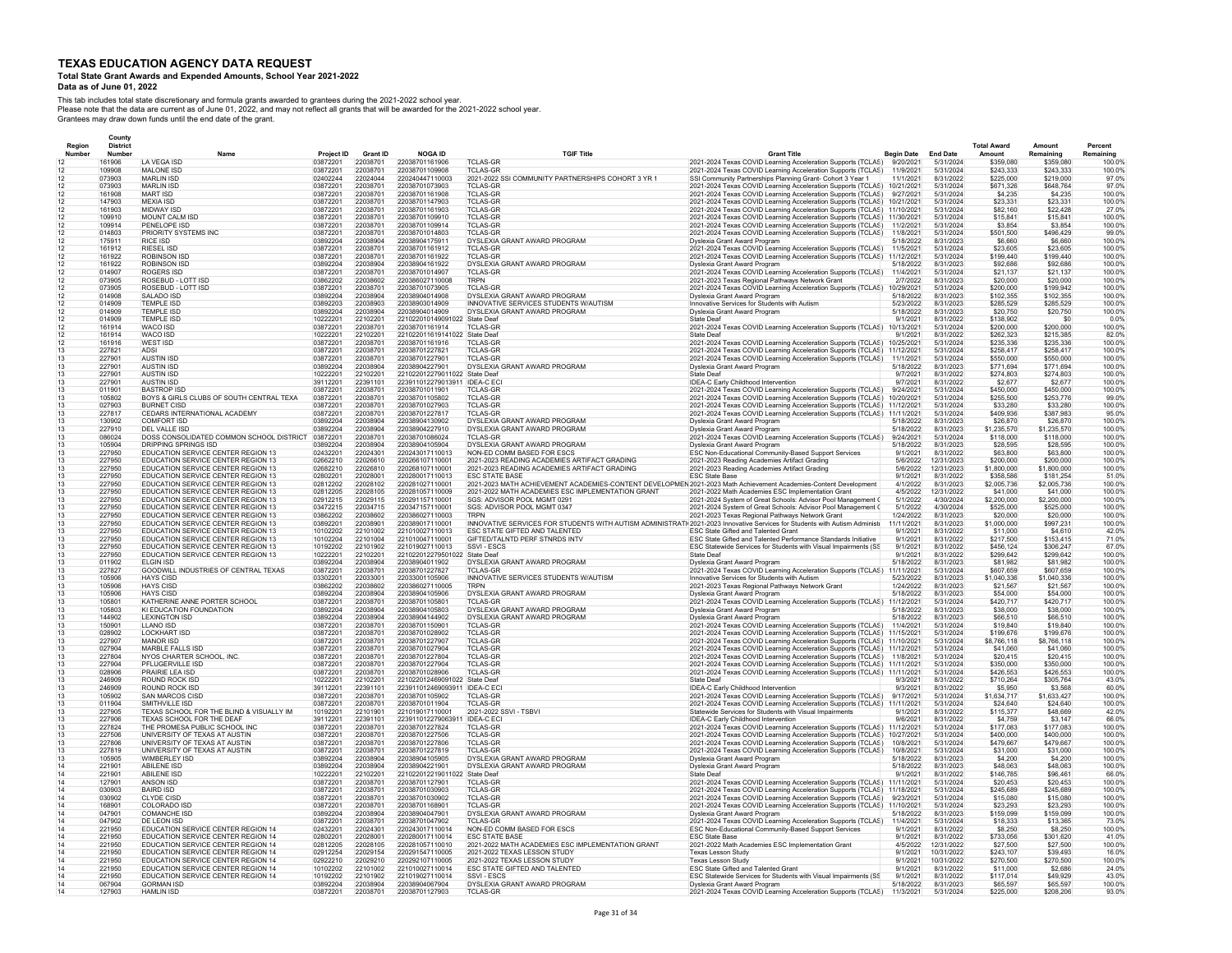### **Total State Grant Awards and Expended Amounts, School Year 2021-2022**

### **Data as of June 01, 2022**

|        | County           |                                                                          |                        |                             |                                                 |                                                                                    |                                                                                                                                 |                                 |                              |                          |                          |                     |
|--------|------------------|--------------------------------------------------------------------------|------------------------|-----------------------------|-------------------------------------------------|------------------------------------------------------------------------------------|---------------------------------------------------------------------------------------------------------------------------------|---------------------------------|------------------------------|--------------------------|--------------------------|---------------------|
| Region | <b>District</b>  |                                                                          |                        |                             |                                                 |                                                                                    |                                                                                                                                 |                                 |                              | <b>Total Award</b>       | Amount                   | Percent             |
| Number | Number<br>104901 | <b>HASKELL CISD</b>                                                      | Project ID<br>03872201 | <b>Grant ID</b><br>22038701 | <b>NOGA ID</b><br>22038701104901                | <b>TGIF Title</b><br><b>TCLAS-GR</b>                                               | <b>Grant Title</b><br>2021-2024 Texas COVID Learning Acceleration Supports (TCLAS)                                              | <b>Begin Date</b><br>10/29/2021 | <b>End Date</b><br>5/31/2024 | Amount<br>\$14,930       | Remaining<br>\$14,930    | Remaining<br>100.09 |
|        | 127904           | HAWLEY ISD                                                               | 03872201               | 22038701                    | 22038701127904                                  | <b>TCI AS-GR</b>                                                                   | 2021-2024 Texas COVID Learning Acceleration Supports (TCLAS)                                                                    | 9/17/2021                       | 5/31/2024                    | \$736.310                | \$736,310                | 100.0%              |
|        | 221911           | JIM NED CISD                                                             | 03892203               | 22038903                    | 22038903221911                                  | INNOVATIVE SERVICES STUDENTS W/AUTISM                                              | Innovative Services for Students with Autism                                                                                    | 5/23/2022                       | 8/31/2023                    | \$277,800                | \$277,800                | 100.0%              |
|        | 221904           | <b>MERKEL ISD</b>                                                        | 03872201               | 22038701                    | 22038701221904                                  | <b>TCLAS-GR</b>                                                                    | 2021-2024 Texas COVID Learning Acceleration Supports (TCLAS)                                                                    | 11/11/2021                      | 5/31/2024                    | \$424.557                | \$424.557                | 100.0%              |
|        | 221801<br>177901 | RESPONSIVE EDUCATION SOLUTIONS<br><b>ROSCOE ISD</b>                      | 03412228<br>03862202   | 22034128<br>22038602        | 220341287110006<br>22038602711000               | 2022-2024 ECHS PLANNING AND IMPLEMENTATION GRANT<br><b>TRPN</b>                    | 2022-2024 Early College High School (ECHS) Planning and Imple                                                                   | 3/1/2022<br>2/7/2022            | 6/15/2024<br>8/31/2023       | \$175,000<br>\$1,125,000 | \$175,000<br>\$1,125,000 | 100.0%<br>100.0%    |
|        | 177901           | <b>ROSCOE ISD</b>                                                        | 03872201               | 22038701                    | 2203870117790                                   | TCLAS-GR                                                                           | 2021-2023 Texas Regional Pathways Network Grant<br>2021-2024 Texas COVID Learning Acceleration Supports (TCLAS)                 | 11/12/2021                      | 5/31/2024                    | \$12,899                 | \$12,899                 | 100.0%              |
|        | 200901           | <b>BALLINGER ISD</b>                                                     | 03872201               | 22038701                    | 2203870120090                                   | <b>TCLAS-GF</b>                                                                    | 2021-2024 Texas COVID Learning Acceleration Supports (TCLAS)                                                                    | 10/7/2021                       | 5/31/2024                    | \$15,344                 | \$15,344                 | 100.09              |
|        | 200901           | <b>BALLINGER ISE</b>                                                     | 03892203               | 22038903                    | 2203890320090                                   | INNOVATIVE SERVICES STUDENTS W/AUTISM                                              | Innovative Services for Students with Autism                                                                                    | 5/23/2022                       | 8/31/2023                    | \$498,000                | \$498,000                | 100.0%              |
|        | 160901<br>041901 | <b>BRADY ISD</b><br><b>BRONTE ISD</b>                                    | 03872201               | 22038701                    | 2203870116090<br>2203870104190                  | <b>TCLAS-GR</b>                                                                    | 2021-2024 Texas COVID Learning Acceleration Supports (TCLAS)                                                                    | 10/20/2021<br>10/14/2021        | 5/31/2024<br>5/31/2024       | \$260,480                | \$260,480                | 100.09<br>100.0%    |
|        | 025902           | BROWNWOOD ISD                                                            | 03872201<br>03872201   | 22038701<br>22038701        | 22038701025902                                  | TCLAS-GR<br><b>TCLAS-GR</b>                                                        | 2021-2024 Texas COVID Learning Acceleration Supports (TCLAS)<br>2021-2024 Texas COVID Learning Acceleration Supports (TCLAS)    | 10/17/2021                      | 5/31/2024                    | \$121,549<br>\$1,565,457 | \$121,549<br>\$1,460,957 | 93.0%               |
|        | 042901           | <b>COLEMAN ISD</b>                                                       | 03872201               | 22038701                    | 22038701042901                                  | <b>TCLAS-GF</b>                                                                    | 2021-2024 Texas COVID Learning Acceleration Supports (TCLAS)                                                                    | 10/28/2021                      | 5/31/2024                    | \$19,850                 | \$19,850                 | 100.0%              |
|        | 226950           | EDUCATION SERVICE CENTER REGION 15                                       | 02432201               | 22024301                    | 220243017110015                                 | NON-ED COMM BASED FOR ESCS                                                         | ESC Non-Educational Community-Based Support Services                                                                            | 9/1/2021                        | 8/31/2022                    | \$7,700                  | \$6,108                  | 79.0%               |
|        | 226950<br>226950 | EDUCATION SERVICE CENTER REGION 15                                       | 02802201               | 22028001                    | 220280017110015                                 | <b>ESC STATE BASE</b>                                                              | <b>ESC State Base</b>                                                                                                           | 9/1/2021                        | 8/31/2022                    | \$1,295.253              | \$549,693                | 42.0%               |
|        | 226950           | EDUCATION SERVICE CENTER REGION 15<br>FDUCATION SERVICE CENTER REGION 15 | 02812205<br>10102202   | 22028105<br>22101002        | 220281057110011<br>221010027110015              | 2021-2022 MATH ACADEMIES ESC IMPLEMENTATION GRANT<br>ESC STATE GIFTED AND TALENTED | 2021-2022 Math Academies ESC Implementation Grant<br><b>FSC State Gifted and Talented Grant</b>                                 | 3/11/2022<br>9/1/2021           | 12/31/2022<br>8/31/2022      | \$11,500<br>\$11,000     | \$8,678<br>\$2,332       | 75.0%<br>21.0%      |
|        | 226950           | <b>FDUCATION SERVICE CENTER REGION 15</b>                                | 10192202               | 22101902                    | 221019027110015                                 | SSVI - FSCS                                                                        | ESC Statewide Services for Students with Visual Impairments (SS                                                                 | 9/1/2021                        | 8/31/2022                    | \$120,328                | S41 444                  | 34.0%               |
|        | 226950           | EDUCATION SERVICE CENTER REGION 15                                       | 10222201               | 22102201                    | 221022012269501022 State Deaf                   |                                                                                    | <b>State Deaf</b>                                                                                                               | 9/1/2021                        | 8/31/2022                    | \$182,824                | \$157,254                | 86.0%               |
|        | 118902           | <b>IRION COUNTY ISD</b>                                                  | 03872201               | 22038701                    | 22038701118902                                  | <b>TCLAS-GR</b>                                                                    | 2021-2024 Texas COVID Learning Acceleration Supports (TCLAS)                                                                    | 9/20/2021                       | 5/31/2024                    | \$134,000                | \$134,000                | 100.0%              |
|        | 200906           | OLFEN ISD                                                                | 03872201               | 22038701                    | 22038701200906                                  | TCLAS-GR                                                                           | 2021-2024 Texas COVID Learning Acceleration Supports (TCLAS)                                                                    | 11/3/2021                       | 5/31/2024                    | \$3,019                  | \$2,934                  | 97.0%               |
|        | 233901<br>206901 | SAN FELIPE-DEL RIO CISD<br>SAN SABA ISD                                  | 03872201<br>03872201   | 22038701<br>22038701        | 22038701233901<br>22038701206901                | TCLAS-GR<br><b>TCLAS-GR</b>                                                        | 2021-2024 Texas COVID Learning Acceleration Supports (TCLAS)<br>2021-2024 Texas COVID Learning Acceleration Supports (TCLAS)    | 11/3/2021<br>10/14/2021         | 5/31/2024<br>5/31/2024       | \$357,049<br>\$375,284   | \$357,049<br>\$371,643   | 100.0%<br>99.0%     |
|        | 042903           | SANTA ANNA ISD                                                           | 03872201               | 22038701                    | 22038701042903                                  | <b>TCLAS-GR</b>                                                                    | 2021-2024 Texas COVID Learning Acceleration Supports (TCLAS)                                                                    | 11/4/2021                       | 5/31/2024                    | \$6,329                  | \$6,329                  | 100.0%              |
|        | 22680            | <b>TLC ACADEMY</b>                                                       | 03872201               | 22038701                    | 2203870122680                                   | <b>TCLAS-GR</b>                                                                    | 2021-2024 Texas COVID Learning Acceleration Supports (TCLAS)                                                                    | 11/12/2021                      | 5/31/2024                    | \$339,191                | \$315,941                | 93.0%               |
|        | 188901           | AMARILLO I S D                                                           | 10222201               | 22102201                    | 221022011889011022 State Deaf                   |                                                                                    | State Deaf                                                                                                                      | 9/1/2021                        | 8/31/2022                    | \$397,834                | \$0                      | 0.0%                |
|        | 191901<br>148905 | <b>CANYON ISD</b><br>DARROUZETT ISD                                      | 03872201<br>03872201   | 22038701<br>22038701        | 22038701191901                                  | <b>TCLAS-GR</b><br><b>TCLAS-GR</b>                                                 | 2021-2024 Texas COVID Learning Acceleration Supports (TCLAS)                                                                    | 10/29/2021<br>10/18/2021        | 5/31/2024<br>5/31/2024       | \$245,398<br>\$400,000   | \$245,398                | 100.0%<br>100.0%    |
|        | 188950           | EDUCATION SERVICE CENTER REGION 16                                       | 02802201               | 22028001                    | 22038701148905<br>220280017110016               | <b>ESC STATE BASE</b>                                                              | 2021-2024 Texas COVID Learning Acceleration Supports (TCLAS)<br><b>ESC State Base</b>                                           | 9/1/2021                        | 8/31/2022                    | \$1,043,825              | \$400,000<br>\$417,408   | 40.0%               |
|        | 188950           | EDUCATION SERVICE CENTER REGION 16                                       | 02812205               | 22028105                    | 220281057110012                                 | 2021-2022 MATH ACADEMIES ESC IMPLEMENTATION GRANT                                  | 2021-2022 Math Academies ESC Implementation Grant                                                                               | 3/29/2022                       | 12/31/2022                   | \$21,500                 | \$19,411                 | 90.0%               |
|        | 188950           | EDUCATION SERVICE CENTER REGION 16                                       | 10102202               | 22101002                    | 221010027110016                                 | ESC STATE GIFTED AND TALENTED                                                      | ESC State Gifted and Talented Grant                                                                                             | 9/1/2021                        | 8/31/2022                    | \$11,000                 | \$3,976                  | 36.0%               |
|        | 188950           | EDUCATION SERVICE CENTER REGION 16                                       | 10192202               | 22101902                    | 221019027110016                                 | SSVI - ESCS                                                                        | ESC Statewide Services for Students with Visual Impairments (SS                                                                 | 9/1/2021                        | 8/31/2022                    | \$139,706                | \$51,100                 | 37.0%               |
|        | 148902           | <b>FOLLETT ISD</b>                                                       | 03872201               | 22038701                    | 22038701148902                                  | TCLAS-GR                                                                           | 2021-2024 Texas COVID Learning Acceleration Supports (TCLAS)                                                                    | 10/15/2021                      | 5/31/2024                    | \$122,000                | \$122,000                | 100.0%              |
|        | 103902<br>197902 | <b>HARTLEY ISD</b><br><b>MIAMI ISD</b>                                   | 03872201<br>03872201   | 22038701<br>22038701        | 22038701103902<br>22038701197902                | TCLAS-GR<br><b>TCLAS-GR</b>                                                        | 2021-2024 Texas COVID Learning Acceleration Supports (TCLAS)<br>2021-2024 Texas COVID Learning Acceleration Supports (TCLAS)    | 11/4/2021<br>10/6/2021          | 5/31/2024<br>5/31/2024       | \$400,000<br>\$6,773     | \$400,000<br>\$6,773     | 100.0%<br>100.0%    |
|        | 179901           | PERRYTON ISD                                                             | 03872201               | 22038701                    | 2203870117990                                   | TCLAS-GR                                                                           | 2021-2024 Texas COVID Learning Acceleration Supports (TCLAS)                                                                    | 9/21/2021                       | 5/31/2024                    | \$400,000                | \$400,000                | 100.0%              |
|        | 211902           | STRATFORD ISD                                                            | 03872201               | 22038701                    | 22038701211902                                  | <b>TCLAS-GF</b>                                                                    | 2021-2024 Texas COVID Learning Acceleration Supports (TCLAS)                                                                    | 10/22/2021                      | 5/31/2024                    | \$400,000                | \$400,000                | 100.0%              |
|        | 171902           | <b>SUNRAY ISD</b>                                                        | 03872201               | 22038701                    | 22038701171902                                  | TCLAS-GR                                                                           | 2021-2024 Texas COVID Learning Acceleration Supports (TCLAS)                                                                    | 10/27/2021                      | 5/31/2024                    | \$414.319                | \$214,319                | 52.0%               |
|        | 033904           | WHITE DEER ISD                                                           | 03872201               | 22038701                    | 22038701033904                                  | <b>TCLAS-GR</b>                                                                    | 2021-2024 Texas COVID Learning Acceleration Supports (TCLAS)                                                                    | 10/27/2021                      | 5/31/2024                    | \$400,000                | \$400,000                | 100.0%              |
|        | 180904<br>223901 | WILDORADO ISD<br><b>BROWNFIELD ISD</b>                                   | 03872201<br>03872201   | 22038701<br>22038701        | 22038701180904<br>22038701223901                | <b>TCLAS-GR</b><br><b>TCLAS-GR</b>                                                 | 2021-2024 Texas COVID Learning Acceleration Supports (TCLAS)<br>2021-2024 Texas COVID Learning Acceleration Supports (TCLAS)    | 10/29/2021<br>10/27/2021        | 5/31/2024<br>5/31/2024       | \$116,431<br>\$862,765   | \$116,431<br>\$862,765   | 100.0%<br>100.0%    |
|        | 152950           | EDUCATION SERVICE CENTER REGION 17                                       | 02432201               | 22024301                    | 220243017110017                                 | NON-ED COMM BASED FOR ESCS                                                         | ESC Non-Educational Community-Based Support Services                                                                            | 9/1/2021                        | 8/31/2022                    | \$17,600                 | \$17,600                 | 100.0%              |
|        | 152950           | <b>EDUCATION SERVICE CENTER REGION 17</b>                                | 02802201               | 22028001                    | 220280017110017                                 | <b>FSC STATE BASE</b>                                                              | <b>FSC State Base</b>                                                                                                           | 9/1/2021                        | 8/31/2022                    | \$865 550                | \$386,876                | 45.0%               |
|        | 152950           | EDUCATION SERVICE CENTER REGION 17                                       | 02812205               | 22028105                    | 220281057110013                                 | 2021-2022 MATH ACADEMIES ESC IMPLEMENTATION GRANT                                  | 2021-2022 Math Academies ESC Implementation Grant                                                                               | 3/25/2022                       | 12/31/2022                   | \$26,500                 | \$24,648                 | 93.0%               |
|        | 152950           | EDUCATION SERVICE CENTER REGION 17                                       | 10102202               | 22101002                    | 22101002711001                                  | ESC STATE GIFTED AND TALENTED                                                      | ESC State Gifted and Talented Grant                                                                                             | 9/1/2021                        | 8/31/2022                    | \$11,000                 | \$0                      | 0.0%                |
|        | 152950<br>077901 | EDUCATION SERVICE CENTER REGION 17<br>FLOYDADA ISD                       | 10192202<br>03872201   | 22101902<br>22038701        | 221019027110017<br>22038701077901               | SSVI - ESCS<br>TCLAS-GR                                                            | ESC Statewide Services for Students with Visual Impairments (SS<br>2021-2024 Texas COVID Learning Acceleration Supports (TCLAS) | 9/1/2021<br>11/4/2021           | 8/31/2022<br>5/31/2024       | \$143,786<br>\$350,000   | \$57,149<br>\$304,571    | 40.0%<br>87.0%      |
|        | 135001           | GUTHRIE COMMON SCHOOL DISTRICT                                           | 03872201               | 22038701                    | 2203870113500                                   | <b>TCLAS-GF</b>                                                                    | 2021-2024 Texas COVID Learning Acceleration Supports (TCLAS)                                                                    | 11/11/2021                      | 5/31/2024                    | \$46,142                 | \$46,142                 | 100.0%              |
|        | 110902           | LEVELLAND IS D                                                           | 03872201               | 22038701                    | 22038701110902                                  | <b>TCLAS-GR</b>                                                                    | 2021-2024 Texas COVID Learning Acceleration Supports (TCLAS)                                                                    | 11/2/2021                       | 5/31/2024                    | \$488,000                | \$488,000                | 100.0%              |
|        | 077902           | <b>LOCKNEY ISD</b>                                                       | 03872201               | 22038701                    | 22038701077902                                  | <b>TCLAS-GR</b>                                                                    | 2021-2024 Texas COVID Learning Acceleration Supports (TCLAS)                                                                    | 10/7/2021                       | 5/31/2024                    | \$200,000                | \$200.000                | 100.0%              |
|        | 152901<br>152901 | LUBBOCK ISD<br>LUBBOCK ISD                                               | 03872201<br>10222201   | 22038701<br>22102201        | 22038701152901<br>221022011529011022 State Deaf | <b>TCLAS-GR</b>                                                                    | 2021-2024 Texas COVID Learning Acceleration Supports (TCLAS)<br>State Deaf                                                      | 10/5/2021<br>9/2/2021           | 5/31/2024<br>8/31/2022       | \$5,056,000<br>\$367,867 | \$4,898,585<br>\$96,331  | 97.0%<br>26.0%      |
|        | 223902           | MFADOW ISD                                                               | 03872201               | 22038701                    | 22038701223902                                  | <b>TCLAS-GR</b>                                                                    | 2021-2024 Texas COVID Learning Acceleration Supports (TCLAS)                                                                    | 10/14/2021                      | 5/31/2024                    | \$7,040                  | \$7,040                  | 100.0%              |
|        | 040901           | <b>MORTON ISD</b>                                                        | 03872201               | 22038701                    | 2203870104090                                   | <b>TCLAS-GR</b>                                                                    | 2021-2024 Texas COVID Learning Acceleration Supports (TCLAS)                                                                    | 9/30/2021                       | 5/31/2024                    | \$361,345                | \$354.118                | 98.0%               |
|        | 153903           | ODONNELL ISD                                                             | 03872201               | 22038701                    | 22038701153903                                  | <b>TCLAS-GR</b>                                                                    | 2021-2024 Texas COVID Learning Acceleration Supports (TCLAS)                                                                    | 10/28/2021                      | 5/31/2024                    | \$307,523                | \$263.322                | 86.0%               |
|        | 063906           | PATTON SPRINGS ISD                                                       | 03872201               | 22038701                    | 22038701063906                                  | <b>TCLAS-GR</b>                                                                    | 2021-2024 Texas COVID Learning Acceleration Supports (TCLAS)                                                                    | 10/21/2021                      | 5/31/2024                    | \$132,328                | \$132,328                | 100.0%              |
|        | 054903<br>083903 | <b>RALLS ISD</b><br>SEMINOLE ISD                                         | 03872201<br>03872201   | 22038701<br>22038701        | 22038701054903<br>22038701083903                | TCLAS-GR<br><b>TCLAS-GR</b>                                                        | 2021-2024 Texas COVID Learning Acceleration Supports (TCLAS)<br>2021-2024 Texas COVID Learning Acceleration Supports (TCLAS)    | 10/13/2021<br>11/11/2021        | 5/31/2024<br>5/31/2024       | \$13,106<br>\$88,846     | \$13,106<br>\$88,846     | 100.0%<br>100.0%    |
|        | 152909           | SHALLOWATER ISD                                                          | 03872201               | 22038701                    | 22038701152909                                  | TCLAS-GR                                                                           | 2021-2024 Texas COVID Learning Acceleration Supports (TCLAS)                                                                    | 11/4/2021                       | 5/31/2024                    | \$168,480                | \$168,480                | 100.0%              |
|        | 152803           | STUDENT ALTERNATIVES PROGRAM, INC.                                       | 03872201               | 22038701                    | 22038701152803                                  | <b>TCLAS-GR</b>                                                                    | 2021-2024 Texas COVID Learning Acceleration Supports (TCLAS)                                                                    | 11/8/2021                       | 5/31/2024                    | \$17,941                 | \$17,941                 | 100.0%              |
|        | 110907           | SUNDOWN ISD                                                              | 03872201               | 22038701                    | 22038701110907                                  | <b>TCLAS-GR</b>                                                                    | 2021-2024 Texas COVID Learning Acceleration Supports (TCLAS)                                                                    | 11/11/2021                      | 5/31/2024                    | \$37,650                 | \$37,650                 | 100.0%              |
|        | 152806<br>195902 | WIRE HOLLOW EDUCATION INNOVATION                                         | 03872201               | 22038701<br>22038701        | 22038701152806<br>22038701195902                | <b>TCLAS-GR</b>                                                                    | 2021-2024 Texas COVID Learning Acceleration Supports (TCLAS)                                                                    | 9/29/2021<br>11/1/2021          | 5/31/2024                    | \$334,984                | \$334,984<br>\$83,306    | 100.0%<br>100.0%    |
|        | 114901           | <b>BALMORHEA ISD</b><br><b>BIG SPRING ISD</b>                            | 03872201<br>03872201   | 22038701                    | 2203870111490                                   | <b>TCLAS-GR</b><br><b>TCLAS-GR</b>                                                 | 2021-2024 Texas COVID Learning Acceleration Supports (TCLAS)<br>2021-2024 Texas COVID Learning Acceleration Supports (TCLAS)    | 10/29/2021                      | 5/31/2024<br>5/31/2024       | \$83,306<br>\$433,320    | \$433,320                | 100.0%              |
|        | 186901           | <b>BUENA VISTA ISD</b>                                                   | 03872201               | 22038701                    | 2203870118690                                   | <b>TCLAS-GR</b>                                                                    | 2021-2024 Texas COVID Learning Acceleration Supports (TCLAS)                                                                    | 11/12/2021                      | 5/31/2024                    | \$196,096                | \$196.096                | 100.0%              |
|        | 068901           | ECTOR COUNTY ISD                                                         | 03872201               | 22038701                    | 2203870106890                                   | <b>TCLAS-GR</b>                                                                    | 2021-2024 Texas COVID Learning Acceleration Supports (TCLAS)                                                                    | 10/12/2021                      | 5/31/2024                    | \$672,500                | \$672,500                | 100.0%              |
|        | 068901           | <b>FCTOR COUNTY ISD</b>                                                  | 03892203               | 22038903                    | 22038903068901                                  | INNOVATIVE SERVICES STUDENTS W/AUTISM                                              | Innovative Services for Students with Autism                                                                                    | 5/23/2022                       | 8/31/2023                    | \$1 246 412              | \$1 246 412              | 100.0%              |
|        | 068901<br>165950 | <b>ECTOR COUNTY ISD</b>                                                  | 03892204<br>02802201   | 22038904<br>22028001        | 22038904068901<br>220280017110018               | DYSLEXIA GRANT AWARD PROGRAM<br><b>FSC STATE BASE</b>                              | Dyslexia Grant Award Program<br><b>ESC State Base</b>                                                                           | 5/18/2022<br>9/1/2021           | 8/31/2023                    | \$240.523                | \$240,523<br>\$40,876    | 100.0%<br>4.0%      |
|        | 165950           | EDUCATION SERVICE CENTER REGION 18<br>EDUCATION SERVICE CENTER REGION 18 | 02812205               | 22028105                    | 220281057110014                                 | 2021-2022 MATH ACADEMIES ESC IMPLEMENTATION GRANT                                  | 2021-2022 Math Academies ESC Implementation Grant                                                                               | 3/14/2022                       | 8/31/2022<br>12/31/2022      | \$1,063,700<br>\$56,250  | \$55,875                 | 99.0%               |
|        | 165950           | EDUCATION SERVICE CENTER REGION 18                                       | 10102202               | 22101002                    | 221010027110018                                 | ESC STATE GIFTED AND TALENTED                                                      | ESC State Gifted and Talented Grant                                                                                             | 9/1/2021                        | 8/31/2022                    | \$11,000                 | \$11,000                 | 100.0%              |
|        | 165950           | EDUCATION SERVICE CENTER REGION 18                                       | 10192202               | 22101902                    | 221019027110018                                 | SSVI - ESCS                                                                        | ESC Statewide Services for Students with Visual Impairments (SS                                                                 | 9/1/2021                        | 8/31/2022                    | \$128,487                | \$90,690                 | 71.0%               |
|        | 238904           | <b>GRANDFALLS ROYALTY ISD</b>                                            | 03872201               | 22038701                    | 22038701238904                                  | <b>TCLAS-GR</b>                                                                    | 2021-2024 Texas COVID Learning Acceleration Supports (TCLAS)                                                                    | 11/16/2021                      | 5/31/2024                    | \$322,171                | \$322.171                | 100.0%              |
|        | 186903<br>022902 | IRAAN-SHEFFIELD ISD<br><b>MARATHON ISD</b>                               | 03872201<br>03872201   | 22038701<br>22038701        | 22038701186903<br>22038701022902                | <b>TCLAS-GR</b><br><b>TCLAS-GR</b>                                                 | 2021-2024 Texas COVID Learning Acceleration Supports (TCLAS)<br>2021-2024 Texas COVID Learning Acceleration Supports (TCLAS)    | 11/12/2021<br>11/12/2021        | 5/31/2024<br>5/31/2024       | \$1,100,000<br>\$79,083  | \$982.048<br>\$79,083    | 89.0%<br>100.0%     |
|        | 165901           | MIDLAND ISD                                                              | 03872201               | 22038701                    | 22038701165901                                  | <b>TCLAS-GR</b>                                                                    | 2021-2024 Texas COVID Learning Acceleration Supports (TCLAS)                                                                    | 10/12/2021                      | 5/31/2024                    | \$270,560                | \$270,560                | 100.0%              |
|        | 189902           | PRESIDIO ISD                                                             | 03872201               | 22038701                    | 22038701189902                                  | <b>TCLAS-GR</b>                                                                    | 2021-2024 Texas COVID Learning Acceleration Supports (TCLAS)                                                                    | 11/12/2021                      | 5/31/2024                    | \$417,804                | \$417,804                | 100.0%              |
|        | 231902           | <b>RANKIN ISD</b>                                                        | 03872201               | 22038701                    | 22038701231902                                  | <b>TCLAS-GR</b>                                                                    | 2021-2024 Texas COVID Learning Acceleration Supports (TCLAS)                                                                    | 11/10/2021                      | 5/31/2024                    | \$563 169                | \$563 169                | 100.0%              |
|        | 192901           | <b>REAGAN COUNTY ISD</b>                                                 | 03872201               | 22038701                    | 2203870119290                                   | <b>TCLAS-GR</b>                                                                    | 2021-2024 Texas COVID Learning Acceleration Supports (TCLAS)                                                                    | 11/4/2021                       | 5/31/2024                    | \$18,884                 | \$18,884                 | 100.0%              |
|        | 071906<br>071907 | <b>ANTHONY ISD</b><br><b>CANUTILLO ISE</b>                               | 03872201<br>03872201   | 22038701<br>22038701        | 22038701071906<br>22038701071907                | <b>TCLAS-GR</b><br><b>TCLAS-GR</b>                                                 | 2021-2024 Texas COVID Learning Acceleration Supports (TCLAS)                                                                    | 11/12/2021<br>11/12/2021        | 5/31/2024<br>5/31/2024       | \$606,196<br>\$268,740   | \$606.196<br>\$268,740   | 100.0%<br>100.0%    |
|        | 071901           | <b>CLINT ISD</b>                                                         | 03872201               | 22038701                    | 22038701071901                                  | <b>TCLAS-GR</b>                                                                    | 2021-2024 Texas COVID Learning Acceleration Supports (TCLAS)<br>2021-2024 Texas COVID Learning Acceleration Supports (TCLAS)    | 11/1/2021                       | 5/31/2024                    | \$3,122,500              | \$2,644,716              | 85.0%               |
|        | 071901           | <b>CLINT ISD</b>                                                         | 03892203               | 22038903                    | 22038903071901                                  | INNOVATIVE SERVICES STUDENTS W/AUTISM                                              | Innovative Services for Students with Autism                                                                                    | 5/23/2022                       | 8/31/2023                    | \$207,788                | \$207,788                | 100.0%              |
|        | 115903           | DELL CITY ISE                                                            | 03872201               | 22038701                    | 22038701115903                                  | <b>TCLAS-GR</b>                                                                    | 2021-2024 Texas COVID Learning Acceleration Supports (TCLAS)                                                                    | 11/12/2021                      | 5/31/2024                    | \$180,813                | \$180,813                | 100.0%              |
|        | 071950           | EDUCATION SERVICE CENTER REGION 19                                       | 02432201               | 22024301                    | 220243017110019                                 | NON-ED COMM BASED FOR ESCS                                                         | ESC Non-Educational Community-Based Support Services                                                                            | 9/1/2021                        | 8/31/2022                    | \$31,350                 | \$31,350                 | 100.0%              |
|        | 071950<br>071950 | EDUCATION SERVICE CENTER REGION 19<br>EDUCATION SERVICE CENTER REGION 19 | 02802201<br>02812205   | 22028001<br>22028105        | 220280017110019<br>220281057110015              | ESC STATE BASE<br>2021-2022 MATH ACADEMIES ESC IMPLEMENTATION GRANT                | <b>ESC State Base</b><br>2021-2022 Math Academies ESC Implementation Grant                                                      | 9/1/2021<br>4/11/2022           | 8/31/2022<br>12/31/2022      | \$243,294<br>\$68,000    | \$95,831<br>\$68,000     | 39.0%<br>100.0%     |
|        | 071950           | EDUCATION SERVICE CENTER REGION 19                                       | 10102202               | 22101002                    | 221010027110019                                 | ESC STATE GIFTED AND TALENTED                                                      | ESC State Gifted and Talented Grant                                                                                             | 9/1/2021                        | 8/31/2022                    | \$11,000                 | \$3,867                  | 35.0%               |
|        | 071950           | EDUCATION SERVICE CENTER REGION 19                                       | 10192202               | 22101902                    | 221019027110019                                 | SSVI - ESCS                                                                        | ESC Statewide Services for Students with Visual Impairments (SS                                                                 | 9/1/2021                        | 8/31/2022                    | \$184,071                | \$72,430                 | 39.0%               |
|        | 071902           | EL PASO ISD                                                              | 10222201               | 22102201                    | 221022010719021022 State Deaf                   |                                                                                    | <b>State Deaf</b>                                                                                                               | 9/1/2021                        | 8/31/2022                    | \$675.744                | \$203.669                | 30.0%               |
|        | 071902<br>071810 | FL PASO ISD<br>EL PASO LEADERSHIP ACADEMY                                | 39112201<br>03872201   | 22391101<br>22038701        | 223911010719023911 IDEA-C EC<br>22038701071810  | <b>TCLAS-GR</b>                                                                    | <b>IDEA-C Early Childhood Intervention</b><br>2021-2024 Texas COVID Learning Acceleration Supports (TCLAS)                      | 9/1/2021<br>11/12/2021          | 8/31/2022<br>5/31/2024       | \$3,272<br>\$137,000     | \$3,272<br>\$137,000     | 100.0%<br>100.0%    |
|        | 071903           | <b>FARENS ISD</b>                                                        | 03872201               | 22038701                    | 22038701071903                                  | <b>TCLAS-GR</b>                                                                    | 2021-2024 Texas COVID Learning Acceleration Supports (TCLAS)                                                                    | 11/4/2021                       | 5/31/2024                    | \$325,000                | \$325,000                | 100.0%              |
|        | 115901           | FT HANCOCK ISD                                                           | 03872201               | 22038701                    | 22038701115901                                  | <b>TCLAS-GR</b>                                                                    | 2021-2024 Texas COVID Learning Acceleration Supports (TCLAS)                                                                    | 10/29/2021                      | 5/31/2024                    | \$9,410                  | \$9,410                  | 100.0%              |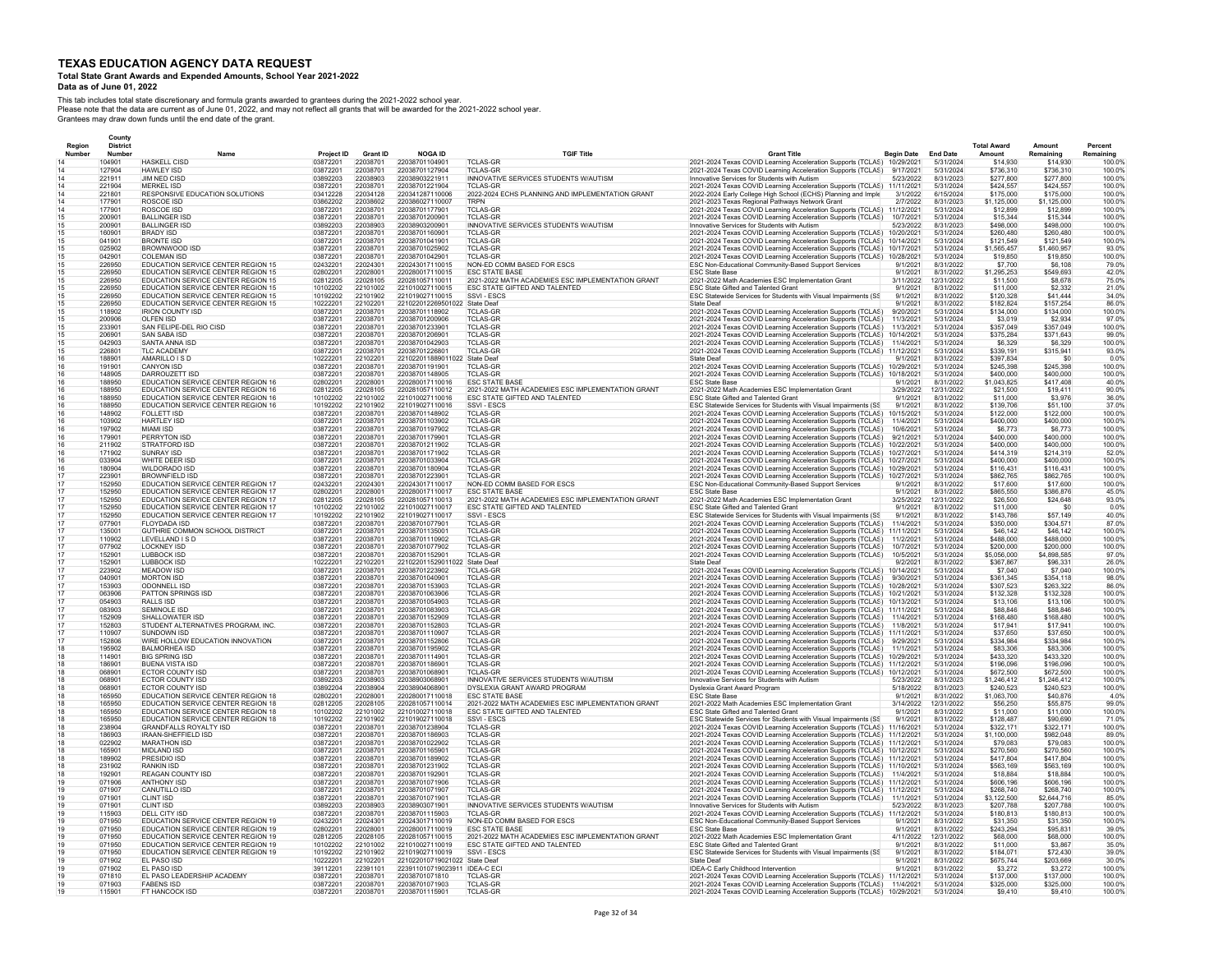# **Total State Grant Awards and Expended Amounts, School Year 2021-2022**

#### **Data as of June 01, 2022**

|                       |                  | County                    |                                                                  |                        |                      |                                                  |                                                                    |                                                                                                                              |                          |                        |                              |                              |                      |
|-----------------------|------------------|---------------------------|------------------------------------------------------------------|------------------------|----------------------|--------------------------------------------------|--------------------------------------------------------------------|------------------------------------------------------------------------------------------------------------------------------|--------------------------|------------------------|------------------------------|------------------------------|----------------------|
|                       | Region<br>Number | <b>District</b><br>Number |                                                                  |                        | <b>Grant ID</b>      | <b>NOGA ID</b>                                   | <b>TGIF Title</b>                                                  | <b>Grant Title</b>                                                                                                           | <b>Begin Date</b>        | <b>End Date</b>        | <b>Total Award</b><br>Amount | Amount<br>Remaining          | Percent<br>Remaining |
|                       |                  | 071909                    | SOCORRO ISD                                                      | Project ID<br>03872201 | 22038701             | 22038701071909                                   | <b>TCLAS-GR</b>                                                    | 2021-2024 Texas COVID Learning Acceleration Supports (TCLAS) 11/12/2021                                                      |                          | 5/31/2024              | \$1,129,655                  | \$1,129,655                  | 100.09               |
|                       |                  | 071909                    | SOCORRO ISD                                                      | 03892204               | 22038904             | 22038904071909                                   | DYSLEXIA GRANT AWARD PROGRAM                                       | Dyslexia Grant Award Program                                                                                                 | 5/18/2022                | 8/31/2023              | \$70,689                     | \$70,689                     | 100.0%               |
|                       |                  | 071803                    | STUDENT ALTERNATIVES PROGRAM, INC.                               | 03872201               | 22038701             | 22038701071803                                   | <b>TCLAS-GR</b>                                                    | 2021-2024 Texas COVID Learning Acceleration Supports (TCLAS)                                                                 | 11/8/2021                | 5/31/2024              | \$18,480                     | \$18,480                     | 100.0%               |
|                       |                  | 071801                    | THE EL PASO EDUCATION INITIATIVE INC                             | 03872201               | 22038701<br>22038701 | 22038701071801<br>22038701071908                 | <b>TCLAS-GR</b>                                                    | 2021-2024 Texas COVID Learning Acceleration Supports (TCLAS)                                                                 | 10/16/2021               | 5/31/2024              | \$150,000                    | \$150,000                    | 100.0%               |
|                       |                  | 071908<br>071905          | <b>TORNILLO ISD</b><br><b>YSLETA ISD</b>                         | 03872201<br>03872201   | 22038701             | 22038701071905                                   | <b>TCLAS-GR</b><br><b>TCLAS-GR</b>                                 | 2021-2024 Texas COVID Learning Acceleration Supports (TCLAS)<br>2021-2024 Texas COVID Learning Acceleration Supports (TCLAS) | 10/25/2021<br>11/4/2021  | 5/31/2024<br>5/31/2024 | \$688,083<br>\$200,000       | <b>S688 083</b><br>\$200,000 | 100.0%<br>100.0%     |
|                       |                  | 015809                    | ACADEMY OF AMERICA                                               | 03872201               | 22038701             | 22038701015809                                   | <b>TCLAS-GR</b>                                                    | 2021-2024 Texas COVID Learning Acceleration Supports (TCLAS)                                                                 | 10/31/2021               | 5/31/2024              | \$491,333                    | \$491,333                    | 100.0%               |
| $\overline{2}C$       |                  | 015901                    | ALAMO HEIGHTS ISD                                                | 03872201               | 22038701             | 22038701015901                                   | <b>TCLAS-GR</b>                                                    | 2021-2024 Texas COVID Learning Acceleration Supports (TCLAS)                                                                 | 10/20/2021               | 5/31/2024              | \$227,000                    | \$227,000                    | 100.09               |
|                       |                  | 130901                    | BOERNE ISD                                                       | 03872201               | 22038701             | 22038701130901                                   | <b>TCLAS-GR</b>                                                    | 2021-2024 Texas COVID Learning Acceleration Supports (TCLAS)                                                                 | 10/25/2021               | 5/31/2024              | \$919,968                    | \$919,084                    | 100.09               |
| $\overline{2}C$<br>20 |                  | 136901<br>064903          | <b>BRACKETT ISD</b><br>CARRIZO SPRINGS ISD                       | 03872201<br>03872201   | 22038701<br>22038701 | 22038701136901<br>22038701064903                 | <b>TCLAS-GR</b><br><b>TCLAS-GR</b>                                 | 2021-2024 Texas COVID Learning Acceleration Supports (TCLAS)<br>2021-2024 Texas COVID Learning Acceleration Supports (TCLAS) | 9/23/2021<br>10/13/2021  | 5/31/2024<br>5/31/2024 | \$244,333<br>\$43,805        | \$244,333<br>\$43,805        | 100.09<br>100.0%     |
| 20                    |                  | 046902                    | COMAL ISD                                                        | 03892204               | 22038904             | 22038904046902                                   | DYSLEXIA GRANT AWARD PROGRAM                                       | Dyslexia Grant Award Program                                                                                                 | 5/18/2022                | 8/31/2023              | \$727,954                    | \$727,954                    | 100.0%               |
| 20                    |                  | 015838                    | COMPASS ROSE EDUCATION INC                                       | 03872201               | 22038701             | 22038701015838                                   | TCLAS-GR                                                           | 2021-2024 Texas COVID Learning Acceleration Supports (TCLAS)                                                                 | 9/24/2021                | 5/31/2024              | \$665,000                    | \$611,283                    | 92.0%                |
| 20                    |                  | 082902                    | DILLEY ISD                                                       | 03872201               | 22038701             | 22038701082902                                   | <b>TCLAS-GR</b>                                                    | 2021-2024 Texas COVID Learning Acceleration Supports (TCLAS)                                                                 | 11/12/2021               | 5/31/2024              | \$200,022                    | \$200,022                    | 100.0%               |
| 20                    |                  | 015911                    | EAST CENTRAL ISD                                                 | 03872201               | 22038701             | 22038701015911                                   | <b>TCLAS-GR</b>                                                    | 2021-2024 Texas COVID Learning Acceleration Supports (TCLAS)                                                                 | 11/9/2021                | 5/31/2024              | \$400,000                    | \$400,000                    | 100.0%               |
| 20                    |                  | 015905<br>015905          | EDGEWOOD ISD<br><b>FDGEWOOD ISD</b>                              | 02402201<br>03872201   | 22024001<br>22038701 | 220240017110003<br>22038701015905                | SSI COMMUNITY PARTNERSHIPS INITIATIVES PLANNING CONT.<br>TCI AS-GR | SSI Community Partnerships Initiatives Planning Continuation                                                                 | 9/1/2021<br>11/12/2021   | 8/31/2022              | \$300,000<br>\$869 169       | \$171,336<br>\$869 169       | 57.0%<br>100.0%      |
| 20<br>20              |                  | 015950                    | EDUCATION SERVICE CENTER REGION 20                               | 02432201               | 22024301             | 220243017110020                                  | NON-ED COMM BASED FOR ESCS                                         | 2021-2024 Texas COVID Learning Acceleration Supports (TCLAS)<br>ESC Non-Educational Community-Based Support Services         | 9/1/2021                 | 5/31/2024<br>8/31/2022 | \$220,000                    | \$197,420                    | 90.0%                |
| 20                    |                  | 015950                    | EDUCATION SERVICE CENTER REGION 20                               | 02802201               | 22028001             | 220280017110020                                  | <b>ESC STATE BASE</b>                                              | <b>ESC State Base</b>                                                                                                        | 9/1/2021                 | 8/31/2022              | \$347.090                    | \$117.564                    | 34.0%                |
| 20                    |                  | 015950                    | EDUCATION SERVICE CENTER REGION 20                               | 02812205               | 22028105             | 220281057110016                                  | 2021-2022 MATH ACADEMIES ESC IMPLEMENTATION GRANT                  | 2021-2022 Math Academies ESC Implementation Grant                                                                            | 4/11/2022                | 12/31/2022             | \$53,000                     | \$53,000                     | 100.0%               |
| 20                    |                  | 015950                    | EDUCATION SERVICE CENTER REGION 20                               | 10102202               | 22101002             | 221010027110020                                  | ESC STATE GIFTED AND TALENTED                                      | ESC State Gifted and Talented Grant                                                                                          | 9/1/2021                 | 8/31/2022              | \$11,000                     | \$3,866                      | 35.0%                |
| 20                    |                  | 015950<br>128904          | EDUCATION SERVICE CENTER REGION 20<br>FALLS CITY ISD             | 10192202               | 22101902<br>22038701 | 221019027110020<br>22038701128904                | SSVI - ESCS                                                        | ESC Statewide Services for Students with Visual Impairments (SS                                                              | 9/1/2021                 | 8/31/2022              | \$482,640                    | \$122,666<br>\$188,500       | 25.0%<br>100.0%      |
| 20<br>$\overline{2}C$ |                  | 015802                    | GEORGE GERVIN YOUTH CENTER INC                                   | 03872201<br>03872201   | 22038701             | 22038701015802                                   | <b>TCLAS-GR</b><br><b>TCLAS-GR</b>                                 | 2021-2024 Texas COVID Learning Acceleration Supports (TCLAS)<br>2021-2024 Texas COVID Learning Acceleration Supports (TCLAS) | 9/28/2021<br>10/27/2021  | 5/31/2024<br>5/31/2024 | \$188,500<br>\$200,000       | \$200,000                    | 100.09               |
| 20                    |                  | 015904                    | HARLANDALE ISD                                                   | 03872201               | 22038701             | 22038701015904                                   | TCLAS-GR                                                           | 2021-2024 Texas COVID Learning Acceleration Supports (TCLAS)                                                                 | 11/3/2021                | 5/31/2024              | \$17,376                     | \$17,376                     | 100.0%               |
| 20                    |                  | 193801                    | HILL COUNTRY YOUTH RANCH                                         | 03872201               | 22038701             | 22038701193801                                   | <b>TCLAS-GR</b>                                                    | 2021-2024 Texas COVID Learning Acceleration Supports (TCLAS)                                                                 | 9/24/2021                | 5/31/2024              | \$100.693                    | \$100,693                    | 100.0%               |
| $\overline{20}$       |                  | 163904                    | HONDO ISD                                                        | 03872201               | 22038701             | 22038701163904                                   | <b>TCLAS-GR</b>                                                    | 2021-2024 Texas COVID Learning Acceleration Supports (TCLAS)                                                                 | 10/28/2021               | 5/31/2024              | \$324,200                    | \$324,200                    | 100.0%               |
| 20                    |                  | 015825<br>015825          | IMAGINE EDUCATIONAL FOUNDATION<br>IMAGINE EDUCATIONAL FOUNDATION | 03872201<br>03892204   | 22038701<br>22038904 | 22038701015825<br>22038904015825                 | TCI AS-GR<br>DYSLEXIA GRANT AWARD PROGRAM                          | 2021-2024 Texas COVID Learning Acceleration Supports (TCLAS)                                                                 | 10/21/2021<br>5/18/2022  | 5/31/2024<br>8/31/2023 | \$339.281<br>\$57,844        | \$332 842<br>S57 844         | 98.0%<br>100.0%      |
| 20<br>20              |                  | 133904                    | INGRAM ISD                                                       | 03872201               | 22038701             | 22038701133904                                   | TCI AS-GR                                                          | Dyslexia Grant Award Program<br>2021-2024 Texas COVID Learning Acceleration Supports (TCLAS)                                 | 10/1/2021                | 5/31/2024              | \$150,000                    | \$150,000                    | 100.0%               |
| 20                    |                  | 015808                    | JOHN H WOOD JR PUBLIC CHARTER DISTRICT                           | 03892204               | 22038904             | 22038904015808                                   | DYSLEXIA GRANT AWARD PROGRAM                                       | Dyslexia Grant Award Program                                                                                                 | 5/18/2022                | 8/31/2023              | \$102,750                    | \$102,750                    | 100.0%               |
| 20                    |                  | 015822                    | JUBILEE ACADEMIC CENTER                                          | 02622228               | 22026228             | 220262287110002                                  | 2022-2024 T-STEM PLANNING AND IMPLEMENTATION GRANT                 | 2022-2024 T-STEM Planning and Implementation Grant                                                                           | 3/1/2022                 | 6/15/2024              | \$160,000                    | \$160,000                    | 100.0%               |
|                       |                  | 015822                    | JUBILEE ACADEMIC CENTER                                          | 03412228               | 22034128             | 220341287110002                                  | 2022-2024 ECHS PLANNING AND IMPLEMENTATION GRANT                   | 2022-2024 Early College High School (ECHS) Planning and Imple                                                                | 3/1/2022                 | 6/15/2024              | \$167,507                    | \$167,507                    | 100.0%               |
| 20<br>$\overline{2}C$ |                  | 015822<br>015916          | JUBILEE ACADEMIC CENTER<br><b>JUDSON ISD</b>                     | 03872201               | 22038701<br>22038701 | 22038701015822<br>22038701015916                 | TCLAS-GR<br><b>TCLAS-GR</b>                                        | 2021-2024 Texas COVID Learning Acceleration Supports (TCLAS)                                                                 | 10/27/2021<br>11/12/2021 | 5/31/2024<br>5/31/2024 | \$3,782,960<br>\$3,232,451   | \$3,782,960<br>\$3,213,988   | 100.0%<br>99.0%      |
| $\overline{2}C$       |                  | 015916                    | <b>JUDSON ISD</b>                                                | 03872201<br>03892204   | 22038904             | 22038904015916                                   | DYSLEXIA GRANT AWARD PROGRAM                                       | 2021-2024 Texas COVID Learning Acceleration Supports (TCLAS)<br>Dyslexia Grant Award Program                                 | 5/18/2022                | 8/31/2023              | \$251,231                    | \$251,231                    | 100.0%               |
| 20                    |                  | 247903                    | LA VERNIA ISD                                                    | 03872201               | 22038701             | 22038701247903                                   | <b>TCLAS-GR</b>                                                    | 2021-2024 Texas COVID Learning Acceleration Supports (TCLAS)                                                                 | 11/12/2021               | 5/31/2024              | \$65,302                     | \$65,302                     | 100.0%               |
| $\overline{2}C$       |                  | 007904                    | <b>LYTLE ISD</b>                                                 | 03872201               | 22038701             | 22038701007904                                   | <b>TCLAS-GR</b>                                                    | 2021-2024 Texas COVID Learning Acceleration Supports (TCLAS)                                                                 | 10/21/2021               | 5/31/2024              | \$1,347,213                  | \$1,196,905                  | 89.0%                |
| 20                    |                  | 094903                    | NAVARRO ISD                                                      | 03872201               | 22038701             | 22038701094903                                   | <b>TCLAS-GR</b>                                                    | 2021-2024 Texas COVID Learning Acceleration Supports (TCLAS)                                                                 | 11/2/2021                | 5/31/2024              | \$1,372,055                  | \$1,372,055                  | 100.0%               |
| 20<br>20              |                  | 046901<br>015910          | NEW BRAUNFELS ISD<br><b>NORTH EAST ISD</b>                       | 03892204<br>03892204   | 22038904<br>22038904 | 22038904046901<br>22038904015910                 | DYSLEXIA GRANT AWARD PROGRAM<br>DYSLEXIA GRANT AWARD PROGRAM       | Dyslexia Grant Award Program<br>Dyslexia Grant Award Program                                                                 | 5/18/2022<br>5/18/2022   | 8/31/2023<br>8/31/2023 | \$138.246<br>\$683,420       | \$138,246<br>\$683,420       | 100.0%<br>100.0%     |
| 20                    |                  | 015910                    | NORTH FAST ISD                                                   | 10222201               | 22102201             | 221022010159101022 State Deaf                    |                                                                    | State Deaf                                                                                                                   | 9/1/2021                 | 8/31/2022              | \$459,988                    | \$C                          | 0.0%                 |
| 20                    |                  | 015915                    | NORTHSIDE ISD                                                    | 03892204               | 22038904             | 22038904015915                                   | DYSLEXIA GRANT AWARD PROGRAM                                       | Dyslexia Grant Award Program                                                                                                 | 5/18/2022                | 8/31/2023              | \$107.422                    | \$107,422                    | 100.0%               |
|                       |                  | 015915                    | NORTHSIDE ISD                                                    | 10222201               | 22102201             | 221022010159151022 State Deaf                    |                                                                    | State Deaf                                                                                                                   | 9/1/2021                 | 8/31/2022              | \$353,939                    | \$209,672                    | 59.0%                |
| 20                    |                  | 015801                    | POR VIDA INC                                                     | 03872201               | 22038701             | 22038701015801                                   | <b>TCLAS-GR</b>                                                    | 2021-2024 Texas COVID Learning Acceleration Supports (TCLAS)                                                                 | 10/26/2021               | 5/31/2024              | \$400,000                    | \$351,669                    | 88.0%                |
| 20<br>$\overline{2}C$ |                  | 007906<br>015843          | POTEET ISD<br>PRELUDE PREPARATORY INC                            | 03872201<br>03872201   | 22038701<br>22038701 | 22038701007906<br>22038701015843                 | <b>TCLAS-GR</b><br><b>TCLAS-GR</b>                                 | 2021-2024 Texas COVID Learning Acceleration Supports (TCLAS)<br>2021-2024 Texas COVID Learning Acceleration Supports (TCLAS) | 10/13/2021<br>10/14/2021 | 5/31/2024<br>5/31/2024 | \$183,767<br>\$59,250        | \$167,861<br>\$59,250        | 91.0%<br>100.0%      |
| 20                    |                  | 015839                    | PROMESA ACADEMY INC                                              | 03302201               | 22033001             | 22033001015839                                   | INNOVATIVE SERVICES STUDENTS W/AUTISM                              | Innovative Services for Students with Autism                                                                                 | 5/23/2022                | 8/31/2023              | \$417,790                    | \$417,790                    | 100.0%               |
| 20                    |                  | 015839                    | PROMESA ACADEMY INC                                              | 03872201               | 22038701             | 22038701015839                                   | TCLAS-GR                                                           | 2021-2024 Texas COVID Learning Acceleration Supports (TCLAS)                                                                 | 11/8/2021                | 5/31/2024              | \$502,667                    | \$502,667                    | 100.0%               |
| $\overline{2}C$       |                  | 014801                    | RICHARD MILBURN ACADEMY INC                                      | 03872201               | 22038701             | 22038701014801                                   | <b>TCLAS-GF</b>                                                    | 2021-2024 Texas COVID Learning Acceleration Supports (TCLAS)                                                                 | 11/10/2021               | 5/31/2024              | \$190,080                    | \$190,080                    | 100.0%               |
| 20<br>20              |                  | 015827<br>015831          | RIVERWALK EDUCATION FOUNDATION INC                               | 03872201<br>03872201   | 22038701<br>22038701 | 22038701015827<br>22038701015831                 | <b>TCLAS-GR</b><br><b>TCLAS-GR</b>                                 | 2021-2024 Texas COVID Learning Acceleration Supports (TCLAS)                                                                 | 11/12/2021               | 5/31/2024<br>5/31/2024 | \$196,250<br>\$326.250       | \$196,250<br>\$326.250       | 100.0%<br>100.0%     |
| 20                    |                  | 232902                    | RIVERWALK EDUCATION FOUNDATION INC<br>SABINAL ISD                | 03872201               | 22038701             | 22038701232902                                   | <b>TCLAS-GR</b>                                                    | 2021-2024 Texas COVID Learning Acceleration Supports (TCLAS)<br>2021-2024 Texas COVID Learning Acceleration Supports (TCLAS) | 11/12/2021<br>11/11/2021 | 5/31/2024              | \$225,000                    | \$225,000                    | 100.0%               |
| 20                    |                  | 015907                    | <b>SAN ANTONIO ISD</b>                                           | 03872201               | 22038701             | 22038701015907                                   | <b>TCLAS-GR</b>                                                    | 2021-2024 Texas COVID Learning Acceleration Supports (TCLAS)                                                                 | 9/29/2021                | 5/31/2024              | \$4 634 405                  | \$4 634 405                  | 100.0%               |
| 20                    |                  | 015907                    | SAN ANTONIO ISD                                                  | 03892203               | 22038903             | 22038903015907                                   | INNOVATIVE SERVICES STUDENTS W/AUTISM                              | Innovative Services for Students with Autism                                                                                 | 5/23/2022                | 8/31/2023              | \$585,566                    | \$585.566                    | 100.0%               |
| 20                    |                  | 015907                    | <b>SAN ANTONIO ISD</b>                                           | 03892204               | 22038904             | 22038904015907                                   | DYSLEXIA GRANT AWARD PROGRAM                                       | Dyslexia Grant Award Program                                                                                                 | 5/18/2022                | 8/31/2023              | \$622,948                    | \$622,948                    | 100.09               |
| 20<br>20              |                  | 015907<br>015806          | SAN ANTONIO ISD<br>SCHOOL OF EXCELLENCE IN EDUCATION             | 10222201<br>03872201   | 22102201<br>22038701 | 221022010159071022 State Deaf<br>22038701015806  | TCLAS-GR                                                           | State Deaf<br>2021-2024 Texas COVID Learning Acceleration Supports (TCLAS)                                                   | 9/1/2021<br>10/14/2021   | 8/31/2022<br>5/31/2024 | \$453,879<br>\$133,347       | \$453,879<br>\$127,282       | 100.0%<br>95.0%      |
| 20                    |                  | 094901                    | <b>SEGUIN ISD</b>                                                | 03872201               | 22038701             | 22038701094901                                   | TCLAS-GR                                                           | 2021-2024 Texas COVID Learning Acceleration Supports (TCLAS)                                                                 | 9/20/2021                | 5/31/2024              | \$1,904,428                  | \$1,856,915                  | 98.0%                |
| 20                    |                  | 015830                    | SOMERSET ACADEMY INC                                             | 02622228               | 22026228             | 22026228711000                                   | 2022-2024 T-STEM PLANNING AND IMPLEMENTATION GRANT                 | 2022-2024 T-STEM Planning and Implementation Grant                                                                           | 3/1/2022                 | 6/15/2024              | \$135,000                    | \$135,000                    | 100.0%               |
| 20                    |                  | 015908                    | SOUTH SAN ANTONIO ISD                                            | 03872201               | 22038701             | 22038701015908                                   | <b>TCLAS-GR</b>                                                    | 2021-2024 Texas COVID Learning Acceleration Supports (TCLAS)                                                                 | 11/12/2021               | 5/31/2024              | \$4,471,655                  | \$4,458,520                  | 100.09               |
| 20<br>20              |                  | 015912<br>015912          | SOUTHWEST ISD<br>SOUTHWEST ISD                                   | 03872201<br>03892204   | 22038701<br>22038904 | 22038701015912<br>22038904015912                 | <b>TCLAS-GR</b><br>DYSLEXIA GRANT AWARD PROGRAM                    | 2021-2024 Texas COVID Learning Acceleration Supports (TCLAS)                                                                 | 10/29/2021<br>5/18/2022  | 5/31/2024<br>8/31/2023 | \$215,000<br>\$352,000       | \$215,000<br>\$352,000       | 100.0%<br>100.0%     |
| 20                    |                  | 015807                    | SOUTHWEST WINNERS FOUNDATION INC                                 | 03872201               | 22038701             | 22038701015807                                   | TCI AS-GR                                                          | Dyslexia Grant Award Program<br>2021-2024 Texas COVID Learning Acceleration Supports (TCLAS)                                 | 10/13/2021               | 5/31/2024              | \$385,500                    | \$385,500                    | 100.0%               |
| 20                    |                  | 015842                    | THE ROYAL SCHOOL SYSTEM                                          | 03872201               | 22038701             | 22038701015842                                   | <b>TCI AS-GR</b>                                                   | 2021-2024 Texas COVID Learning Acceleration Supports (TCLAS)                                                                 | 11/11/2021               | 5/31/2024              | \$355,994                    | \$355.994                    | 100.0%               |
| 20                    |                  | 232904                    | <b>UTOPIA CISD</b>                                               | 03872201               | 22038701             | 22038701232904                                   | <b>TCI AS-GR</b>                                                   | 2021-2024 Texas COVID Learning Acceleration Supports (TCLAS)                                                                 | 11/9/2021                | 5/31/2024              | \$4,080                      | \$4,080                      | 100.0%               |
| 20                    |                  | 232903                    | <b>UVALDE CISD</b>                                               | 03872201               | 22038701             | 22038701232903                                   | <b>TCI AS-GR</b>                                                   | 2021-2024 Texas COVID Learning Acceleration Supports (TCLAS)                                                                 | 10/22/2021               | 5/31/2024              | \$71,291                     | \$71,291                     | 100.0%               |
| 20<br>N/A             |                  | 232903<br>N/A             | <b>UVALDE CISD</b><br>BIG BROTHERS BIG SISTERS LONE STAR         | 10222201<br>02652201   | 22102201<br>22026501 | 221022012329031022 State Deaf<br>220265017110001 | AMACHI TEXAS                                                       | <b>State Deaf</b><br>Amachi Texas                                                                                            | 10/5/2021<br>9/1/2021    | 8/31/2022<br>8/31/2022 | \$220,106<br>\$2,500,000     | \$73,770<br>\$858,866        | 34.0%<br>34.0%       |
| N/A                   |                  | N/A                       | CIS OF BRAZORIA COUNTY                                           | 09582202               | 22095802             | 220958027110004                                  | COMMUNITIES IN SCHOOLS                                             | Communities In Schools                                                                                                       | 9/1/2021                 | 8/31/2022              | \$1,013,983                  | \$337,994                    | 33.0%                |
| N/A                   |                  | N/A                       | CIS OF EAST TEXAS INC                                            | 09582202               | 22095802             | 220958027110009                                  | COMMUNITIES IN SCHOOLS                                             | Communities In Schools                                                                                                       | 9/1/2021                 | 8/31/2022              | \$917,966                    | \$143.629                    | 16.0%                |
| N/A                   |                  | N/A                       | CIS OF GREATER CENTRAL TEXAS INC                                 | 09582202               | 22095802             | 220958027110013                                  | COMMUNITIES IN SCHOOLS                                             | Communities In Schools                                                                                                       | 9/1/2021                 | 8/31/2022              | \$1,560,399                  | \$393.695                    | 25.0%                |
| N/A                   |                  | N/A                       | CIS OF GREATER TARRANT COUNTY INC                                | 09582202               | 22095802             | 220958027110026                                  | COMMUNITIES IN SCHOOLS                                             | Communities In Schools                                                                                                       | 9/1/2021                 | 8/31/2022              | \$1,155,733                  | \$455,999                    | 39.0%<br>44 0%       |
| N/A<br>N/A            |                  | N/A<br>N/A                | CIS OF GREATER WICHITA FALLS AREA<br>CIS OF HIDALGO COUNTY INC   | 09582202<br>09582202   | 22095802<br>22095802 | 220958027110027<br>220958027110015               | COMMUNITIES IN SCHOOLS<br>COMMUNITIES IN SCHOOLS                   | Communities In Schools<br><b>Communities In Schools</b>                                                                      | 9/1/2021<br>9/1/2021     | 8/31/2022<br>8/31/2022 | \$432,138<br>\$1,311,728     | \$190,075<br>\$415,915       | 32.0%                |
| N/A                   |                  | N/A                       | CIS OF NORTH TEXAS INC.                                          | 09582202               | 22095802             | 220958027110018                                  | COMMUNITIES IN SCHOOLS                                             | Communities In Schools                                                                                                       | 9/1/2021                 | 8/31/2022              | \$1 034 231                  | \$239,167                    | 23.0%                |
| N/A                   |                  | N/A                       | CIS OF SOUTH CENTRAL TEXAS INC                                   | 09582202               | 22095802             | 220958027110022                                  | COMMUNITIES IN SCHOOLS                                             | <b>Communities In Schools</b>                                                                                                | 9/1/2021                 | 8/31/2022              | \$1.039.226                  | \$352.026                    | 34.0%                |
| N/A                   |                  | N/A                       | CIS OF THE BAY AREA INC                                          | 09582202               | 22095802             | 220958027110001                                  | <b>COMMUNITIES IN SCHOOLS</b>                                      | <b>Communities In Schools</b>                                                                                                | 9/1/2021                 | 8/31/2022              | \$586,814                    | \$175.897                    | 30.0%                |
| N/A                   |                  | N/A                       | CIS OF THE BIG COUNTRY                                           | 09582202               | 22095802             | 220958027110003                                  | COMMUNITIES IN SCHOOLS                                             | <b>Communities In Schools</b>                                                                                                | 9/1/2021                 | 8/31/2022              | \$545.862                    | \$222,228                    | 41.0%                |
| N/A<br>N/A            |                  | N/A<br>N/A                | CIS OF THE COSTAL BEND<br>CIS OF THE GOLDEN CRESCENT             | 09582202<br>09582202   | 22095802<br>22095802 | 220958027110007<br>220958027110012               | COMMUNITIES IN SCHOOLS<br>COMMUNITIES IN SCHOOLS                   | Communities In Schools<br>Communities In Schools                                                                             | 9/1/2021<br>9/1/2021     | 8/31/2022<br>8/31/2022 | \$869,910<br>\$421.537       | \$359,404<br>\$243,638       | 41.0%<br>58.0%       |
| N/A                   |                  | N/A                       | CIS OF THE HEART OF TEXAS                                        | 09582202               | 22095802             | 220958027110014                                  | COMMUNITIES IN SCHOOLS                                             | Communities In Schools                                                                                                       | 9/1/2021                 | 8/31/2022              | \$1,058,183                  | \$362,612                    | 34.0%                |
| N/A                   |                  | N/A                       | CIS OF THE PERMIAN BASIN INC                                     | 09582202               | 22095802             | 220958027110020                                  | COMMUNITIES IN SCHOOLS                                             | Communities In Schools                                                                                                       | 9/1/2021                 | 8/31/2022              | \$542,176                    | \$180.725                    | 33.0%                |
| N/A                   |                  | N/A                       | CIS ON THE SOUTH PLAINS INC                                      | 09582202               | 22095802             | 220958027110023                                  | COMMUNITIES IN SCHOOLS                                             | <b>Communities In Schools</b>                                                                                                | 9/1/2021                 | 8/31/2022              | \$1,112,966                  | \$304,337                    | 27.0%                |
| N/A<br>N/A            |                  | N/A<br>N/A                | CIS-BAYTOWN INC<br>CIS-CAMERON COUNTY INC                        | 09582202<br>09582202   | 22095802<br>22095802 | 220958027110002<br>220958027110005               | COMMUNITIES IN SCHOOLS<br>COMMUNITIES IN SCHOOLS                   | Communities In Schools<br>Communities In Schools                                                                             | 9/1/2021<br>9/1/2021     | 8/31/2022<br>8/31/2022 | \$686,857<br>\$1,157,137     | \$343,417<br>\$569,102       | 50.0%<br>49.0%       |
| N/A                   |                  | N/A                       | CIS-CENTRAL TEXAS INC                                            | 09582202               | 22095802             | 220958027110006                                  | COMMUNITIES IN SCHOOLS                                             | <b>Communities In Schools</b>                                                                                                | 9/1/2021                 | 8/31/2022              | \$1,630,636                  | \$725,896                    | 45.0%                |
| N/A                   |                  | N/A                       | CIS-DALLAS REGION INC                                            | 09582202               | 22095802             | 220958027110008                                  | COMMUNITIES IN SCHOOLS                                             | <b>Communities In Schools</b>                                                                                                | 9/1/2021                 | 8/31/2022              | \$2.019.905                  | \$168,019                    | 8.0%                 |
| N/A                   |                  | N/A                       | CIS-FL PASO INC.                                                 | 09582202               | 22095802             | 220958027110010                                  | COMMUNITIES IN SCHOOLS                                             | <b>Communities In Schools</b>                                                                                                | 9/1/2021                 | 8/31/2022              | \$2,454,658                  | \$921 494                    | 38.0%                |
| N/A<br>N/A            |                  | N/A<br>N/A                | CIS-GALVESTON COUNTY INC<br>CIS-HOUSTON INC.                     | 09582202<br>09582202   | 22095802<br>22095802 | 220958027110011<br>220958027110016               | COMMUNITIES IN SCHOOLS<br>COMMUNITIES IN SCHOOLS                   | Communities In Schools<br><b>Communities In Schools</b>                                                                      | 9/1/2021<br>9/1/2021     | 8/31/2022<br>8/31/2022 | \$583 172<br>\$1,962,678     | \$151,866<br>-90             | 26.0%<br>0.0%        |
| N/A                   |                  | N/A                       | CIS-LAREDO TEXAS INC                                             | 09582202               | 22095802             | 220958027110017                                  | COMMUNITIES IN SCHOOLS                                             | Communities In Schools                                                                                                       | 9/1/2021                 | 8/31/2022              | \$1,030,955                  | \$299.017                    | 29.0%                |
| N/A                   |                  | N/A                       | CIS-SAN ANTONIO INC                                              | 09582202               | 22095802             | 220958027110021                                  | <b>COMMUNITIES IN SCHOOLS</b>                                      | <b>Communities In Schools</b>                                                                                                | 9/1/2021                 | 8/31/2022              | \$2,411,006                  | \$1,295,520                  | 54.0%                |
| N/A                   |                  | N/A                       | COMMUNITIES IN SCHOOLS OF SOUTHEAST HARR.                        | 09582202               | 22095802             | 220958027110024                                  | COMMUNITIES IN SCHOOLS                                             | Communities In Schools                                                                                                       | 9/1/2021                 | 8/31/2022              | \$1,098,523                  | \$366 174                    | 33.0%                |